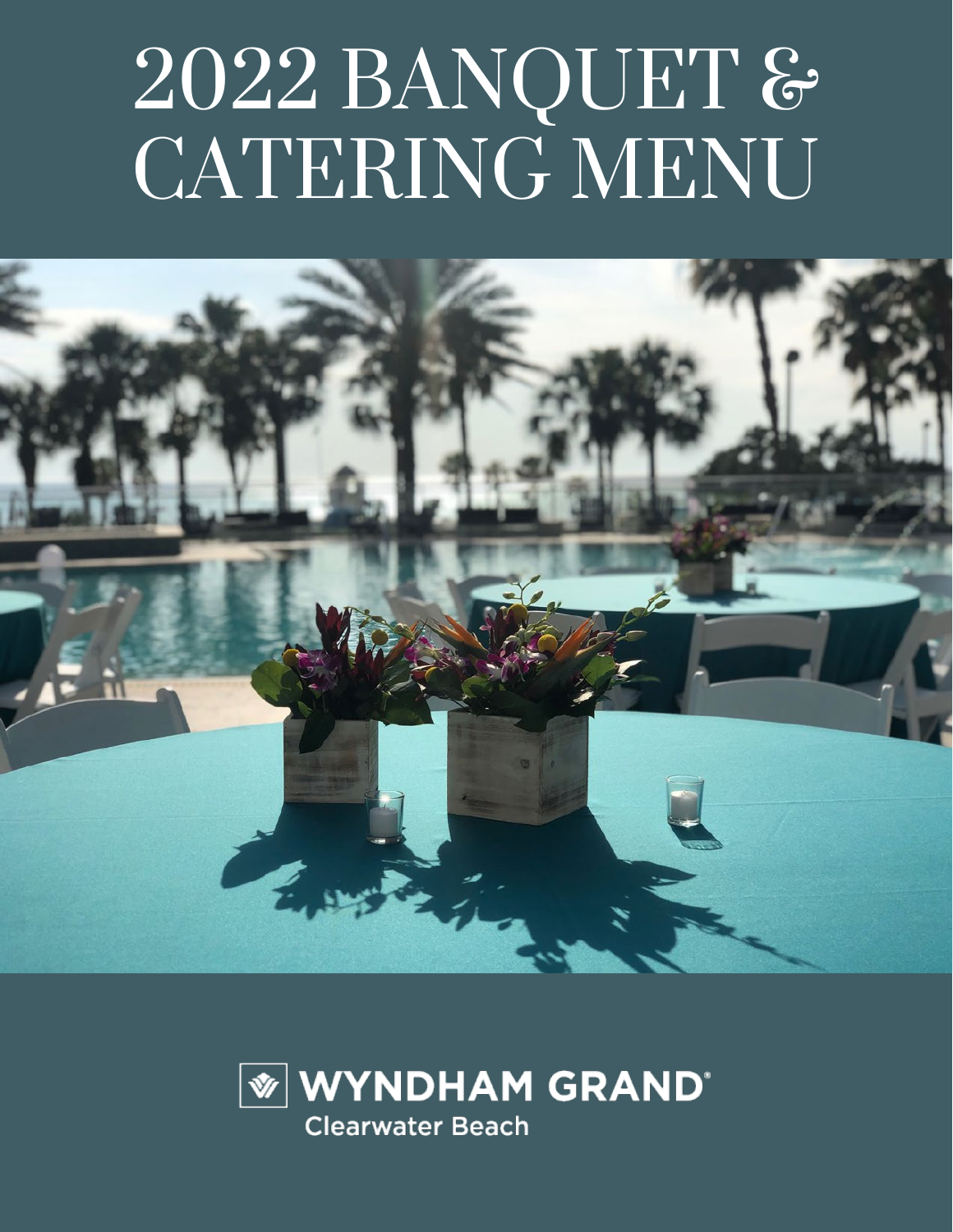## CO N TI N E N TA L BREAKFAST

#### BEACH WALK\$29

Seasonal Sliced Fresh Fruit & Berries Whole Fresh Fruit Individual Greek Yogurts Fresh Pastries, Muffins & Buttery Croissants Breakfast Coffee Cake, Scones, Marmalades, Jams, Butter & Nutella

#### HEALTHY START CONTINENTAL \$33

Seasonal Sliced Fruits & Berries Low Fat Yogurt Drinks Homemade Granola with Low Fat Milk & Almond Milk Pecans, Dried Cranberries & Cherries Fresh Banana, Peanut Butter Egg White Frittata with Broccoli, Bell pepper, Caramelized Onions Steel-Cut Irish Oatmeal, Honey, Golden Raisins & Brown Sugar Hard Boiled Eggs, Olive Oil, Salt & Pepper

#### BREAKFAST ENHANCEMENTS

#### \$7 PER PERSON PER ITEM

\*Spinach, Mushroom, Tomato & Bacon Egg White Frittata \*Steel-Cut Irish Oatmeal with Golden Raisins \*Grilled Cheese Breakfast Sandwich Challah Bread, Bacon, Scrambled Egg \*Ricotta Scrambled Egg, Broccolini Sandwich on Ciabatta

#### \$9 PER PERSON PER ITEM

\*Everything Bagel, Sliced Ham, Fried Egg, Provolone Cheese \*Ham & Cheese Biscuit Sandwich with Onion Jam \* Individual Quiche with Kale, Chicken Sausage, Caramelized Onion & Monterey Jack Cheese \*Individual Grilled Vegetable Quiche with Feta Cheese

All Continental Breakfasts include fresh squeezed Florida orange juice, chilled cranberry juice, & grapefruit juice, coffee, decaf & hot tea. Breakfast enhancements are meant to be added to any existing menu. Minimum 20 guests, prices do not include 24% service charge & 7% state sales tax. Consuming raw or undercooked eggs or meats may increase your risk of food borne illnesses.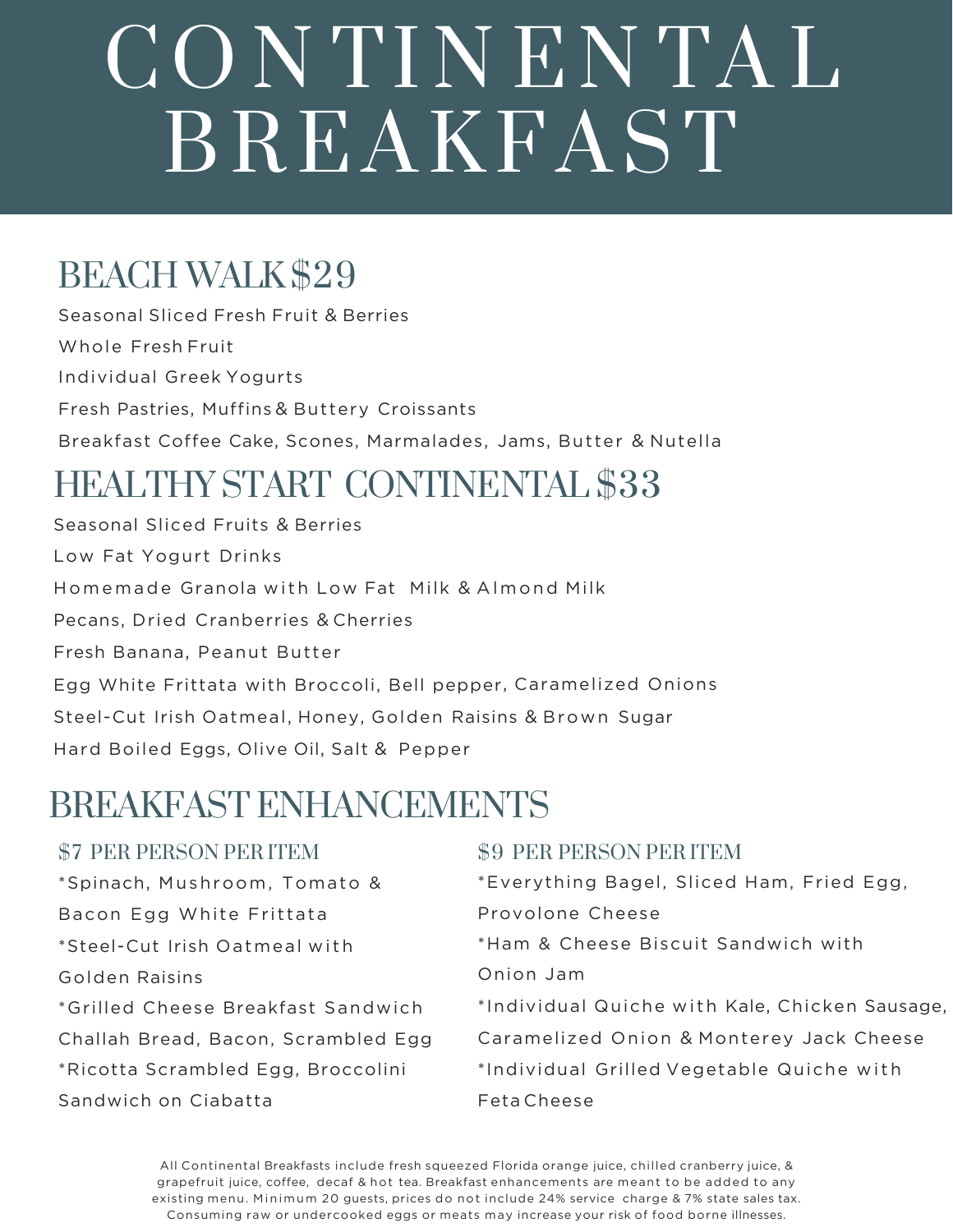## B R EA K FA ST BUFFET

### THE WAVE \$39

Sliced Seasonal Fresh Fruit & Berries Fresh Cracked Cage Free Scrambled Eggs Crispy Applewood Smoked Bacon & Country Sausage Roasted Potatoes

## GET FIT BUFFET \$41

Sliced Seasonal Fresh Fruit & Berries Individual Low-Fat Greek Yogurt with Homemade Granola & Berries Carrot-Walnut and Orange Coconut Breakfast Breads Fruit Preserve, Honey, Regular & Low-Fat Cream Cheese Individual Cereals & Homemade Granola Steel Cut Irish Oatmeal with Assorted Topping Spinach, Mushroom, Tomato, Onion & Egg White Frittata

#### THE COASTAL \$45

Sliced Seasonal Fresh Fruit & Berries Choice of Three: \*Ricotta Scrambled Egg, Broccolini Sandwich on Ciabatta \*English Muffin, Pork Sausage,Fried Egg & Gravy \*Cage Free Eggs Scrambled, Denver Style \*Cinnamon French Toast, Maple Syrup \*Citrus Pancakes, Lemon Ricotta, Whipped Cream \*Crisp Applewood Smoked Bacon or Grilled Ham Breakfast Potatoes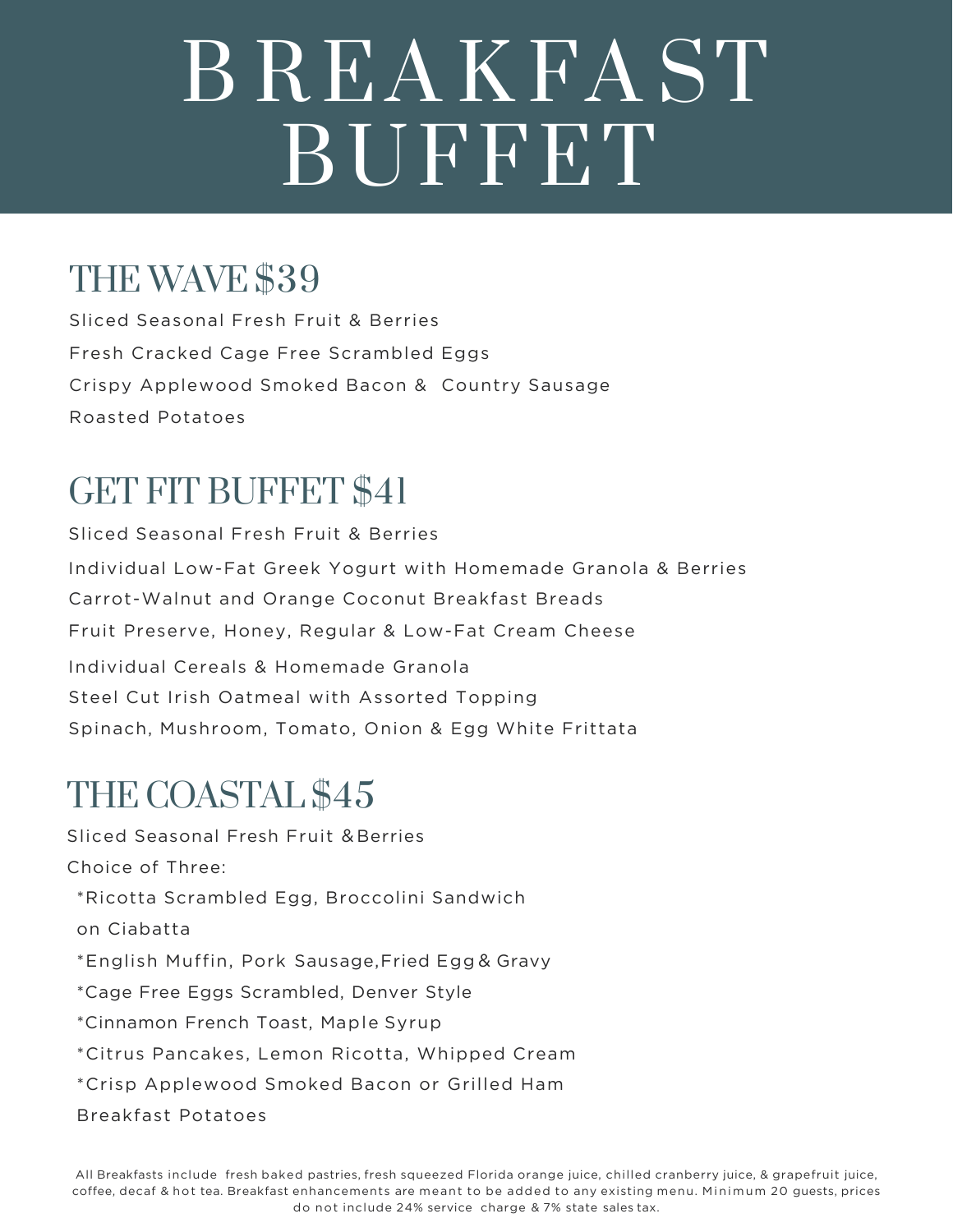## B R EA K FA ST BUFFET

#### BREAKFAST BUFFET ENHANCEMENTS

FRESH BAKED STUFFED CROISSANTS \$7 EACH

Ham & Cheese Spinach& Ricotta Cheese Bacon & Egg

#### BELGIUM WAFFLE STATION \$8 PER PERSON

Citrus Infused Maple Syrup Fresh Fruit Compote & Candied Pecans

Chef Attendant fee of \$125 will apply

#### GOURMET OMELET STATION \$16 PER PERSON

Fresh Cracked Cage Free Eggs, Egg Whites, Cheddar, Goat Cheese, Pepper Jack Cheese, Red & Green Peppers, Mushrooms, Tomatoes, Onions, Spinach, Diced Ham & Diced Bacon Roasted Potatoes

Chef Attendant fee of \$125 will apply

All Breakfasts include fresh baked pastries, fresh squeezed Florida orange juice, chilled cranberry juice, & grapefruit juice, coffee, decaf & hot tea. Breakfast enhancements are meant to be added to any existing menu. Minimum 20 guests, prices do not include 24% service charge & 7% state sales tax.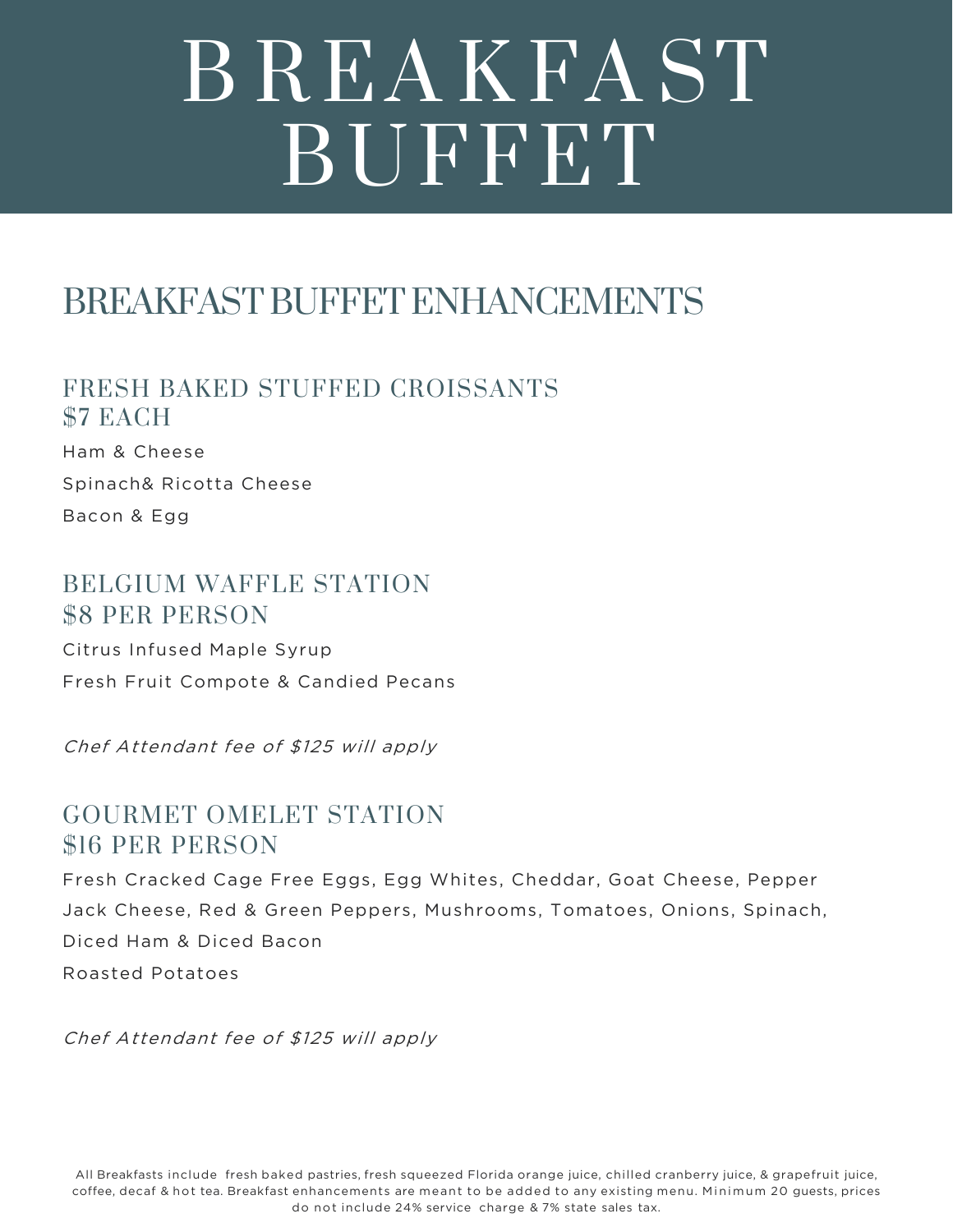## PLATED B R EAK FAST

### GULF COAST \$38

Three Fluffy Scrambled Eggs Applewood Smoked Bacon Oven-Dried Tomatoes & Grilled Asparagus Roasted Breakfast Potatoes

## SPINACH & GOAT CHEESE QUICHE \$37

Parfait with Yogurt, Berries & Homemade Granola Wilted Spinach, Sun-Dried Tomatoes, Charred Onion, Goat Cheese Roasted Potatoes, Grilled Asparagus & Chicken Sausage

## STUFFED FRENCH TOAST \$39

Lemon Mascarpone Stuffed French Toast, Warm Pure Maple Syrup Country Sausages

Roasted Tomato & Asparagus



All Breakfasts include fresh squeezed Florida orange juice, chilled cranberry juice, & grapefruit juice, coffee, decaf & hot tea. Minimum 10 guests, prices do not include 24% service charge & 7% state sales tax. Consuming raw or undercooked eggs or meats may increase your risk of food borne illnesses.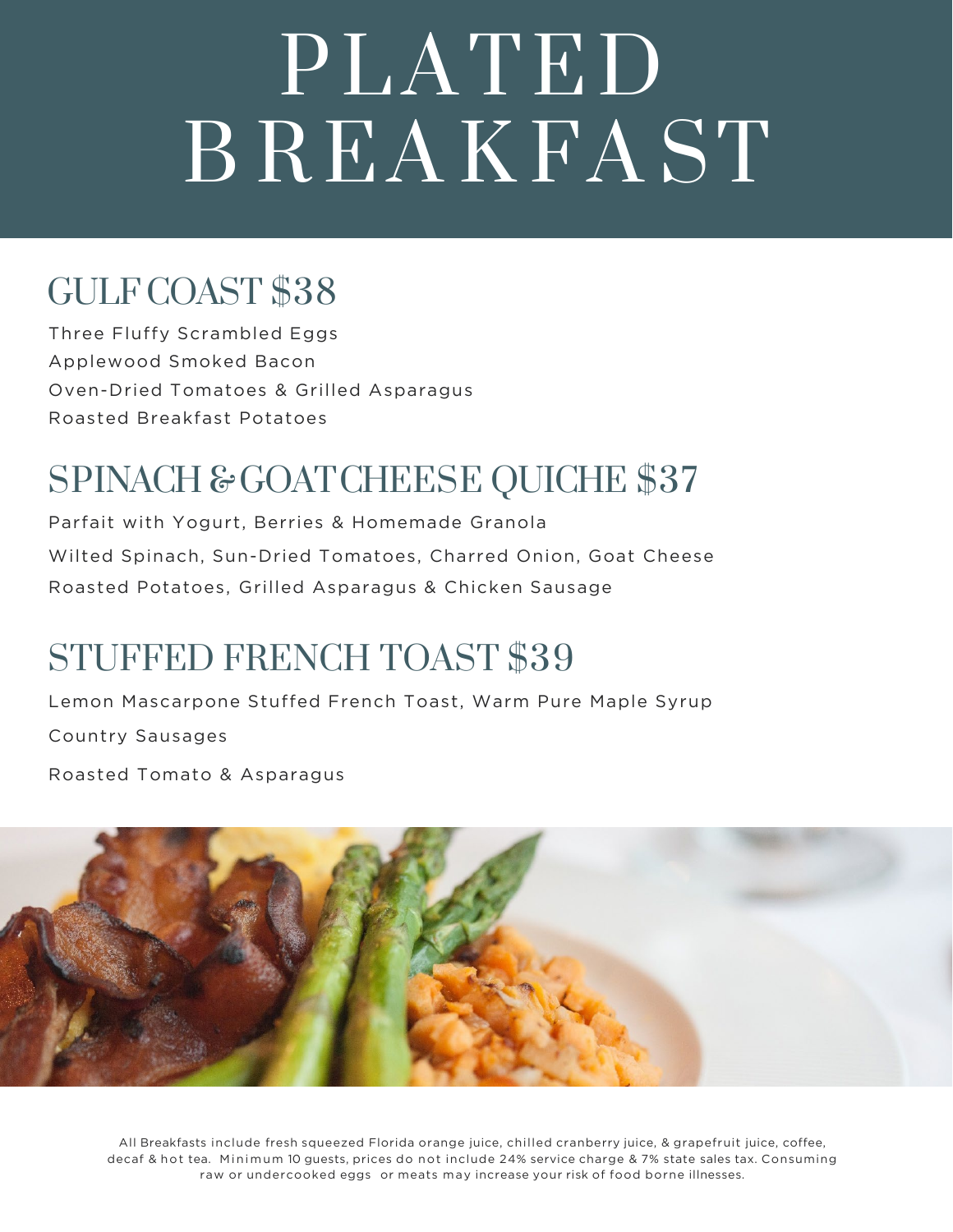# A LA CA R TE

#### BEVERAGES

#### \$5 per Item

Pepsi, Diet Pepsi, Sierra Mist, Bottle Water, Bottle Juices (Cranberry, Apple, Orange)

#### \$6 per Item

Fiji Water, Assorted Vitamin Water, Perrier Water, Starbucks® Frappuccino, Bottled Iced Tea, Bubly Sparkling Water

#### \$7 per Item

Red Bull, Sugar-Free Red Bull, Celsius Energy Drink, Natalie's Fresh Squeezed Juices (Grapefruit, Orange Pineapple, Orange Mango)

#### By the Gallon

\$84 Organic Starbucks® Coffee & Decaf \$84 Teavana Hot Tea \$65 Iced Tea, Lemonade, or Fruit Infused Water

## **SNACKS**

#### \$5 per Item

Assorted Protein Bars includes Gluten Free, Whole Seasonal Fruit, Individual Greek Yogurt, Individual Bags of Chips, Individual Bags of Trail Mix

#### \$8 per Person

Warm Tortilla Chips & Tomatillo Salsa Flavored Fresh Popcorn (Select One: Truffle, Sour Cream & Chives, Ranch, Bacon, or White Cheddar) Salted & Spicy Assorted Mixed Nuts Fresh Sliced Seasonal Fruit Soft Pretzels with Honey Mustard

#### \$8 per Person

Fresh Crudité Display with Hummus & Tzatziki Olive Tapenade with Grilled Naan

#### \$48 per Dozen

Fresh Baked Assorted Cookies, Brownies & Blondies Lemon Bars Assorted Gourmet Mini Cupcakes

#### \$50 per Dozen

Assortment of Breakfast Pastries Assorted Bagels with Cream Cheese & Butter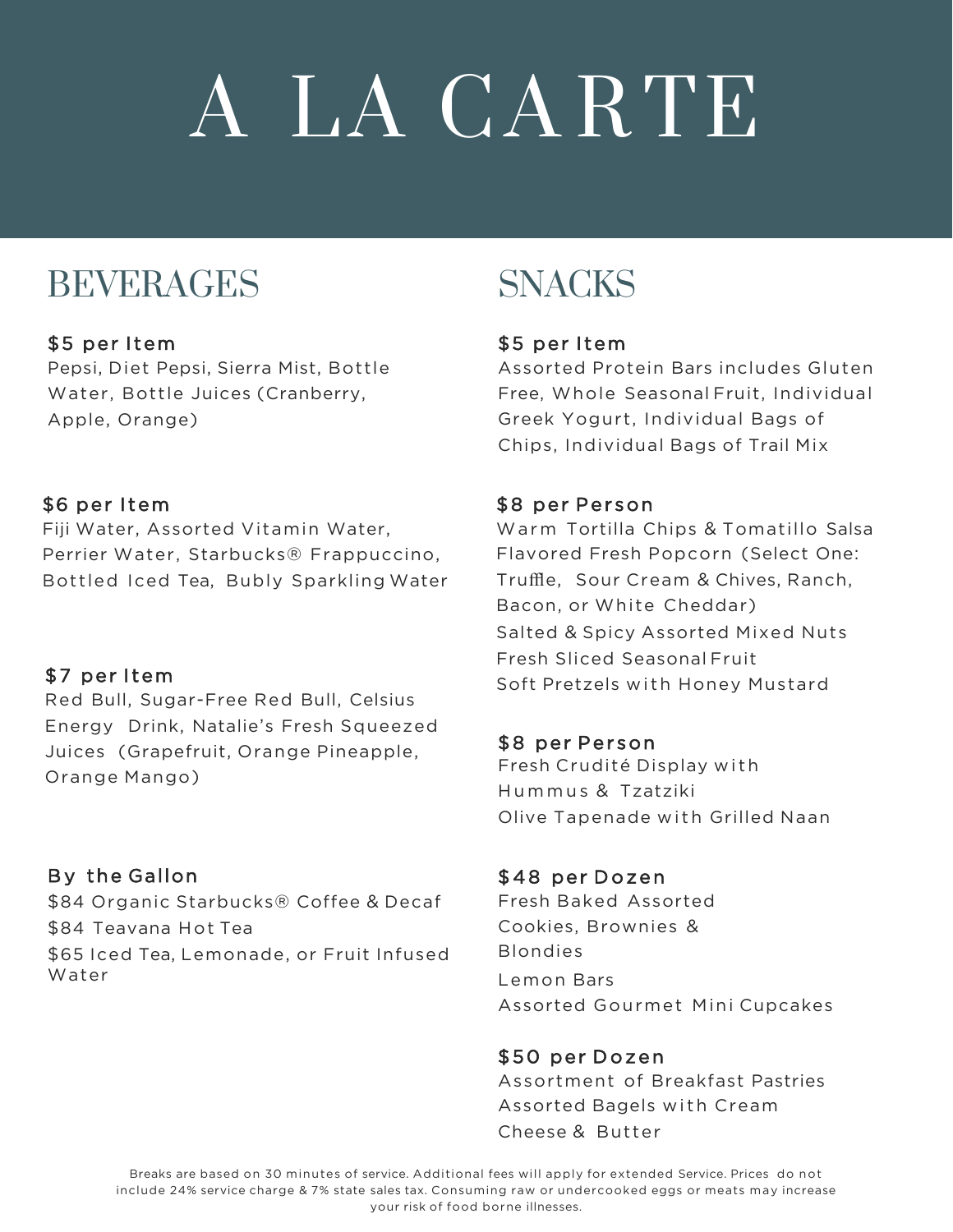# PICK MEUP SNACKS

#### WARM CINNAMON CHURROS \$17

Bavarian Cream Filled served with Caramel & Chocolate Dip Assorted Flavors of Jarritos

## THE MOTIVATOR \$18

Fresh Strawberries Assorted Protein Bars to include Gluten Free Assorted Individual Greek Yogurts Assorted Chocolate Truffles Assorted Energy Drinks

## DIP IT \$18

Roasted Red Pepper Hummus, Guacamole Marinated Olives, Crudité Grilled Naan, Pita Chips Bubly Sparkling Water

#### BLAZE YOUR OWN TRAIL. MIX \$19

Build Your Own Trail Mix with Banana Chips, Papaya, Cranberries, Yogurt Covered Raisins, Chocolate Covered Blueberries, Pretzels, Chex Mix, Cashews, Candied Pecans, Cajun Peanuts & M&M's Served with Fruit Infused Water

## HEALTHY SNACKS \$19

Tomato-Mozzarella Skewers Mini Ham & Cheese Sandwiches Tuna Salad & Crackers Voss Flavored Waters

## GOURMET FAVORITES \$21

Assorted Mini Cupcakes Chocolate Truffles French macarons Fudge Brownies Starbucks® Frappuccino

## POWER BREAK \$21

Fried Chick Peas Trio of Homemade Nuts Chocolate Covered Raisin Dark Chocolate Energy Power Bars Assorted Celsius Healthy Energy Drink

## CHEESE AND CHARCUTERIE BOARD \$22

An Assortment of Cheeses, Salami, Chorizo, Mortadella Whole Grain Mustard, Quince Paste, Antipasti Bread and Crackers Vitamin Water

Minimum 20 guests, prices do not include 24% service charge & 7% state sales tax. Consuming raw or undercooked eggs or meats may increase your risk of food borne illnesses. Packaged breaks are based on 30 minutes of service. Additional fees will apply for extended service.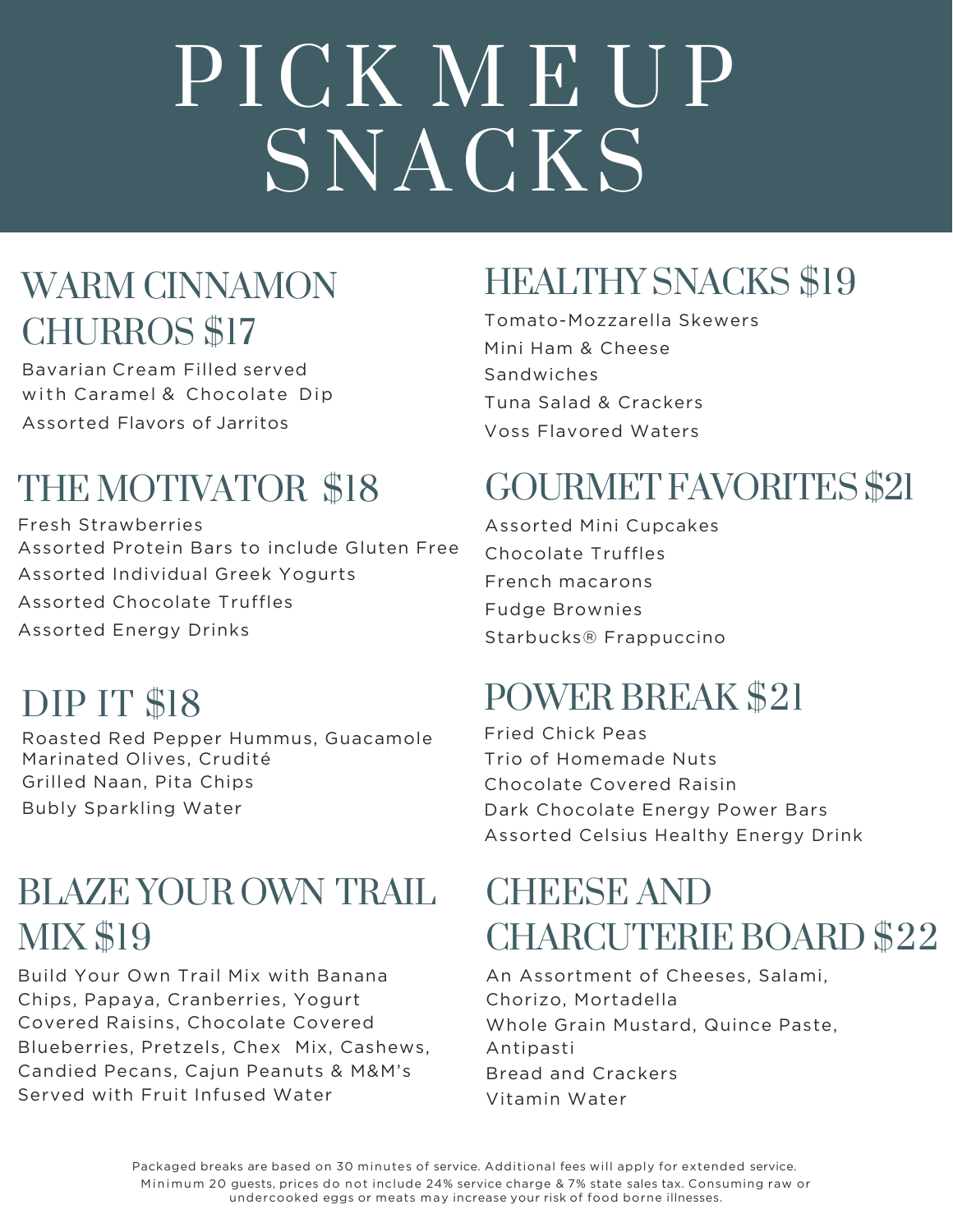# PLATED LUNCH

## CHOICE OF STARTER

#### Wyndham Grand Salad

Bibb Lettuce, Radicchio, Hard Boiled Egg, Bacon, Heirloom Tomatoes & Buttermilk Ranch Dressing

#### Traditional Caesar Salad

Crisp Romaine Hearts, Garlic Focaccia, Parmesan Reggiano Shavings &Creamy Parmesan Dressing

#### Shrimp & Avocado

Shrimp with Creamy Lemon Dressing, Avocado, Lettuce

#### CHOICE OF DESSERT

#### Chocolate Decadence Rich Semi Sweet Chocolate Cake,

Whipped Cream and Berries

#### Tiramisu

Coffee & Mascarpone Cheesecake, Lady Fingers, Espresso

#### Caprese Salad

Florida Tomatoes, Fresh Mozzarella, Basil, Extra Virgin Olive Oil, Balsamic Reduction

#### Tomato Basil Soup

Ripe Tomato, Vegetable Stock, Fresh Basil

#### Crab & Corn Chowder

Corn & Potato Soup, Jumbo Lump Crab

#### Raspberry Donut Cheesecake

Creamy Raspberry and Donut Cheesecake, Graham Cracker Crust & Raspberry Filling, Crumbled Donuts

#### Florida Key Lime Pie

Mango Coulis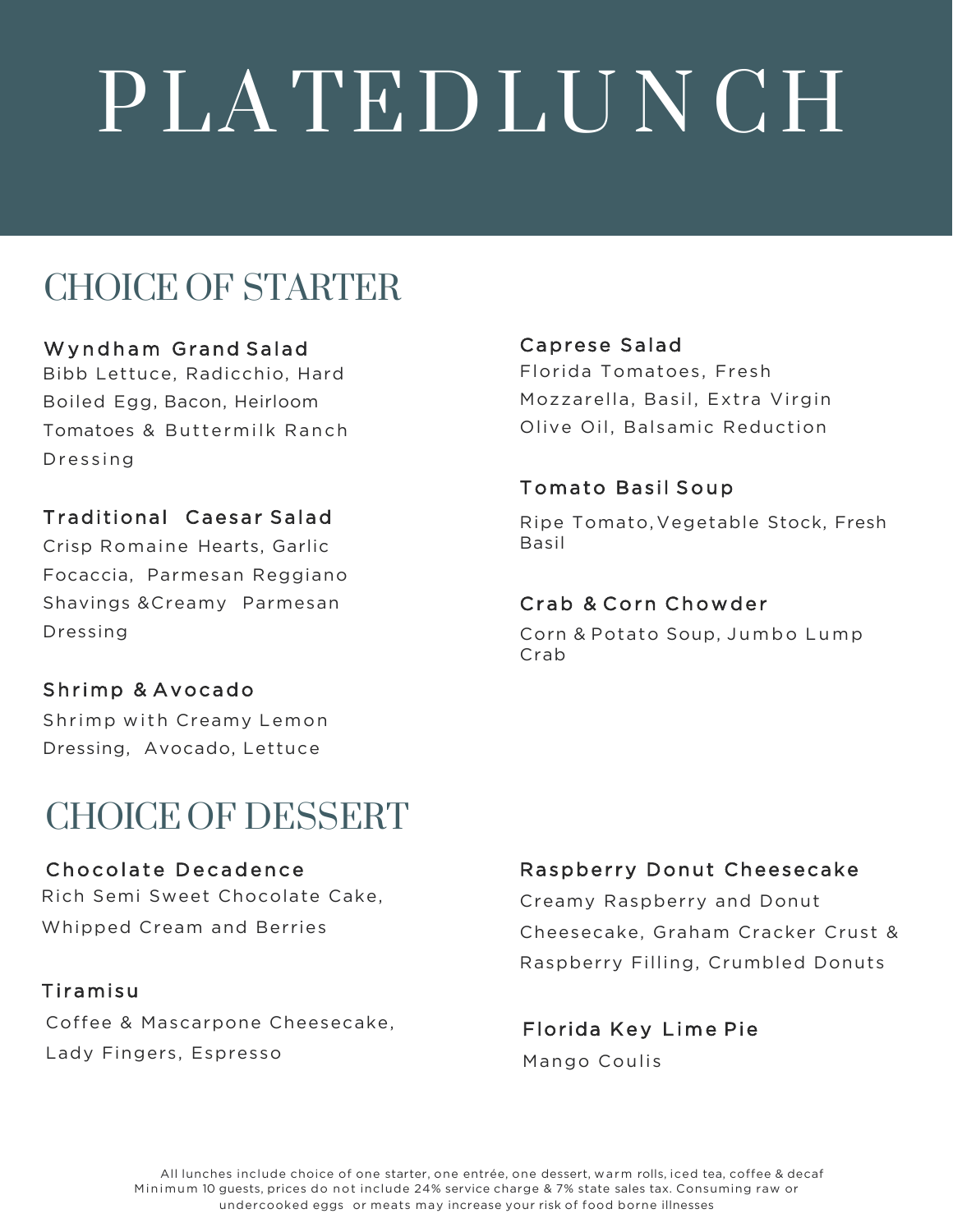# PLA TEDLUNCH

## CHICKEN & SPINACH RAVIOLI \$38

Wilted Spinach, Sautéed Shiitake Mushrooms, Parmesan Sauce

### SEARED SALMON FILLET \$43

Small Provencal Ratatouille, Fingerling Potatoes, Basil Jus

## JOYCE FARM BREAST OF CHICKEN \$42

Saffron Risotto, Baby Vegetable Medley, Tomato Coulis

## PAN SEARED MAHI MAHI \$45

Baby Bok Choy, Mini Shitake Mushroom, Edamame

## CULOTTE STEAK \$48

Roasted Carrots, Fingerling Potatoes, Green Peppercorn Sauce

## SEARED GROUPER \$48

Pineapple-Mango Relish, Rice Pilaf, Asparagus

## CHICKEN CAESAR SALAD \$39

Grilled Marinated Breast of Chicken, Baby Romaine Hearts, Brioche Croutons, with Shaved Parmesan

## ASIAN CHICKEN SALAD \$38

Grilled Chicken, Baby Greens, Heirloom Cherry Tomatoes, Baby Corn, Bell Peppers, Scallions, Mango, Wonton Chips & Wasabi Vinaigrette

Sub stitute Shrimp \$7

Sub stitute Seared Tuna \$7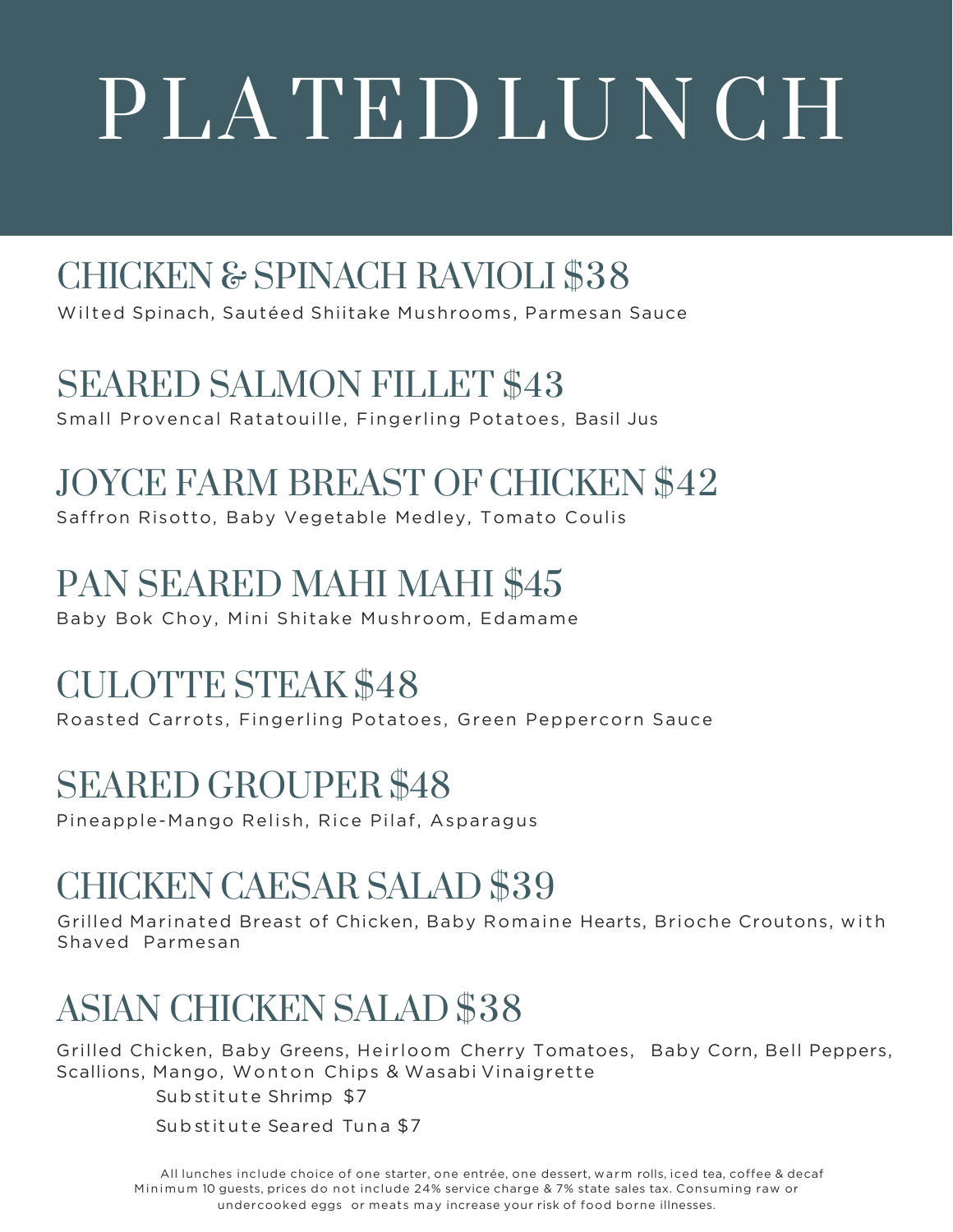# B O XED LU N CH

#### TURKEY WRAP \$37

Roasted Turkey Breast, Avocado Aioli, Bibb Lettuce, Pico de Gallo, Cheddar Jack, Jalapeno Tortilla

#### CLASSIC CAPRESE SANDWICH \$33

Heirloom Tomatoes, Fresh Mozzarella, Pesto Mayo & Balsamic Drizzle, Arugula, Ciabatta Roll

#### ITALIAN DELI ON BRIOCHE BUN \$38

Mortadella, Genoa Salami, Capicola, Ham, Provolone Cheese, Lettuce, Tomato & Pepperoncini

### ROAST BEEF ON ASIAGO KAISER ROLL \$36

Roast Beef with Havarti Cheese, Arugula, Burgundy Onion Marmalade & Horseradish Cream

## CHICKEN SALAD ON BRIOCHE BUN \$35

Classic Chicken Salad with Grilled Chicken & Hard-Boiled Egg

#### ASIAN SEARED TUNA \$38

Seared Tuna, Asian Cole Slaw, Mandarin Orange Sesame Dressing on a Ciabatta Roll

## BOXED SALAD LUNCH \$36

Your choice of : Greek Salad, Caesar Salad or Asian Salad with Grilled Chicken

> Substitute Salmon Substitute Shrimp Substitute Tuna \$5 \$7 \$7

All boxed lunches include kettle chips, cookie, whole fruit & your choice of: tomato mozzarella salad, pasta salad, fruit salad or mango slaw. Bottle iced tea, water & soft drinks. Minimum of 10 sandwiches / salads per variety required. Boxed Lunches are intended as a grab & go item. If a separate meal space is required a \$6.00 sur charge per person will be added to the boxed lunch price, based on space availability. Prices do not include 24% service charge & 7% state sales tax.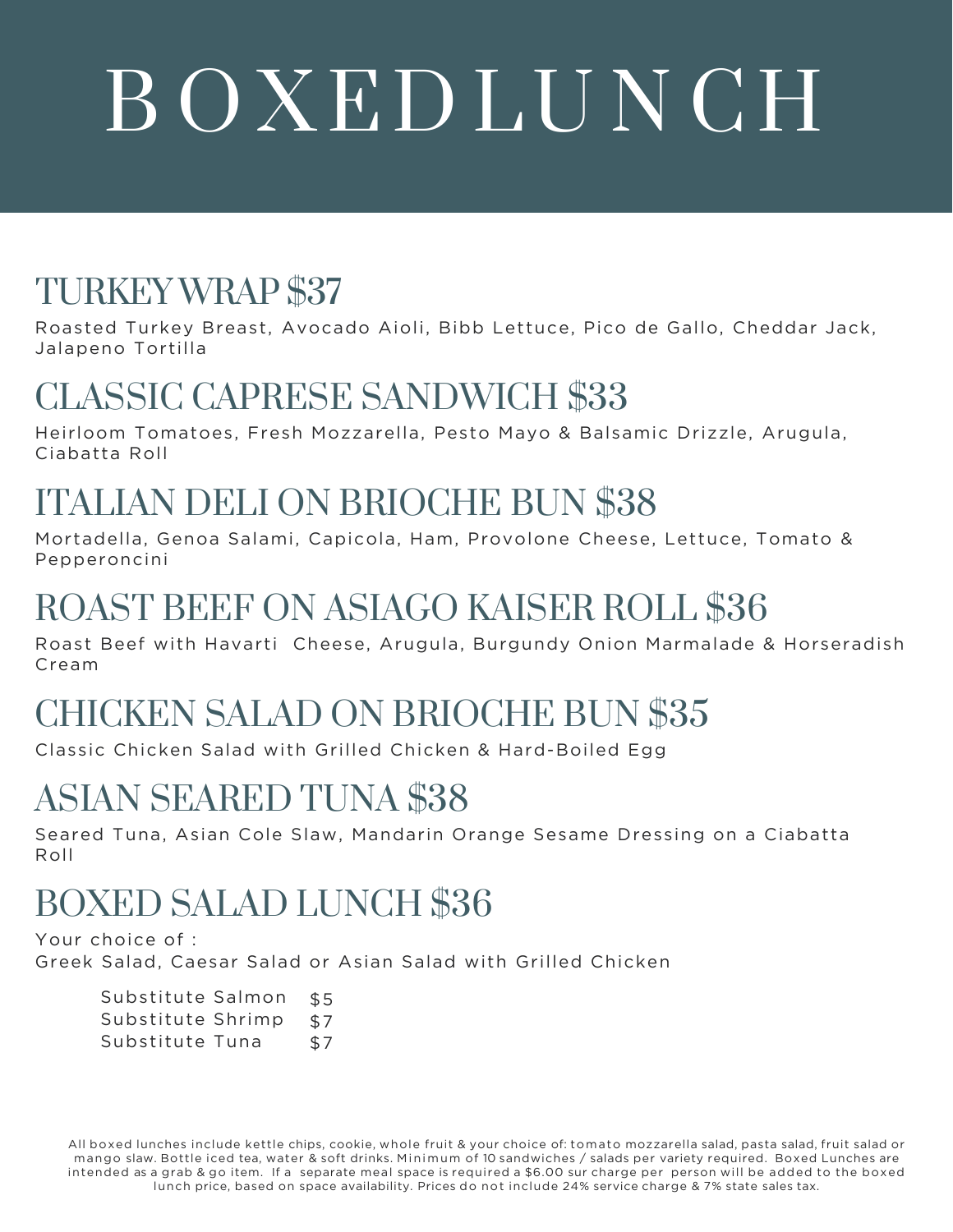## LAS RAMBLAS/TAPAS BAR \$58

Gazpacho Bibb Lettuce, Mandarin Oranges & Shaved Fennel Corn & Black Bean Salad with Queso Fresco Marinated Olives Roasted Peppers & Boquerón's Patatas Bravas Grilled Chorizo Ham Croquette Spanish Meatball Chicken & Seafood Paella Vegetable Paella Churros Bites Lemon Strip

#### ASIAN FUSION \$56

Soba Noodle, Edamame Salad Asian Cucumber Salad, Grilled Scallions Seared Tuna Tataki, Sesame Ginger Dressing Vegetable Spring Rolls with Sweet Thai Chili Sauce Steamer Baskets of: Chicken & Pork Dumplings, Soy Sauce Choice of One : Chicken, Shrimp or Beef Fried Rice Vegetable Stir Fry Lemon Coconut Cake Asian Fruit Salad

> All lunch buffets include warm rolls, iced tea, coffee & decaf. Minimum 20 guests, prices do not include 24% service charge & 7% state sales tax. Consuming raw or undercooked eggs or meats may increase your risk of food borne illnesses.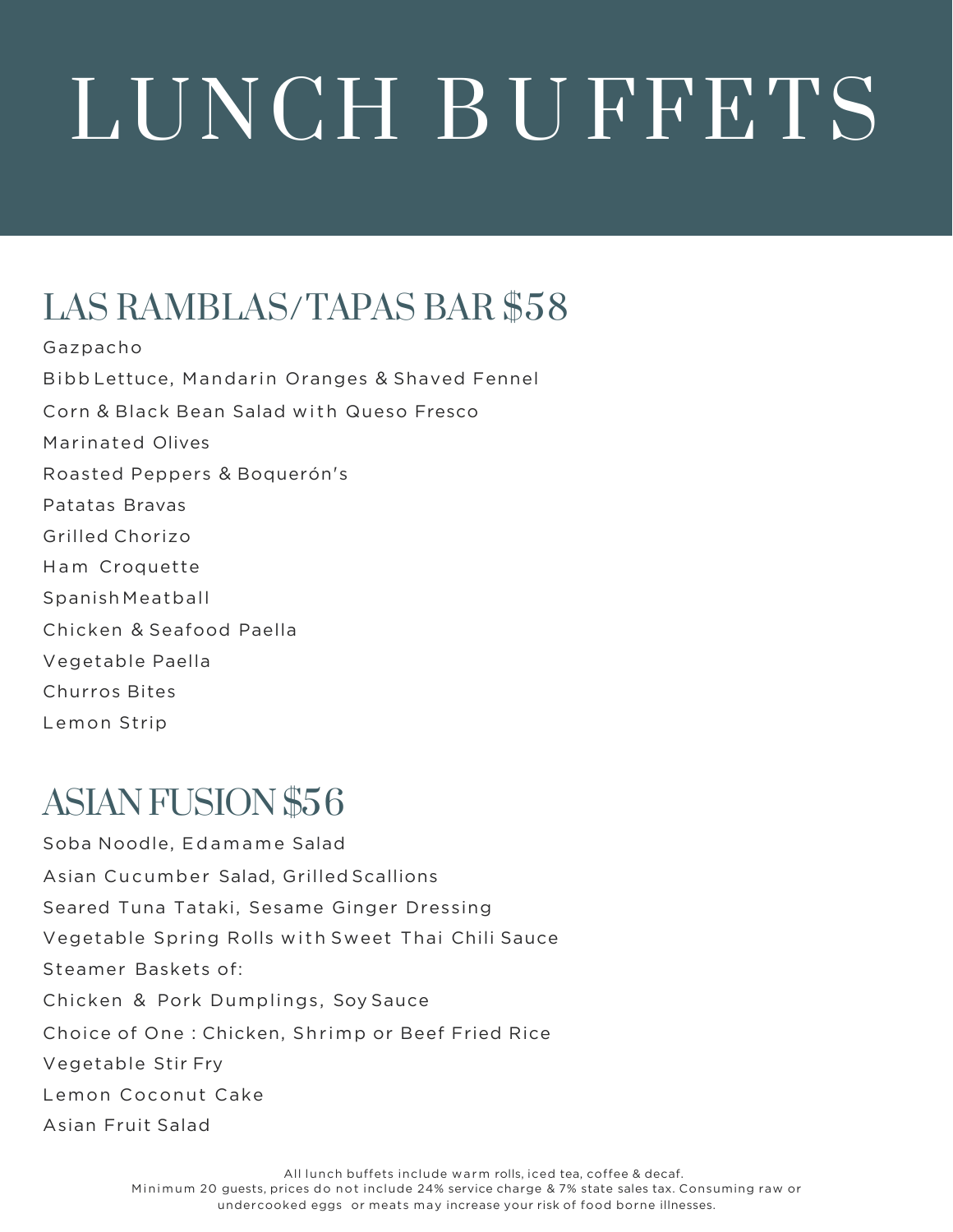## FLORIDA SHORES \$58

Conch Chowder Key West Grilled Chicken Salad Tropical Salad, Tomatoes, Mango, Hearts of Palm, Bell peppers, Banana Bread Croutons Grilled Red Snapper, Key Lime Tartar Sauce Jerk Chicken Breast with Mango-Pineapple Salsa Orange Marinated Flank Steak, Grilled Bermuda Onions, Cilantro Floridian Vegetable Medley Floridian Bean and Rice Key Lime Pie Chocolate Crunch Cake with Berries

#### TUSCANY \$57

Tomato Bisque Romaine Heart, Radicchio, Tomatoes, Cucumbers, Olives Tomato & Mozzarella Caprese Butternut Squash Ravioli, White Balsamic Cream Sauce Seared Salmon Filet, Stewed Tomatoes, Olives, Caper, Basil & Pine Nuts Ribeye Steak Florentine Cannellini Bean Stew Garlic Bread Sticks Orange Ricotta Cannoli Tiramisu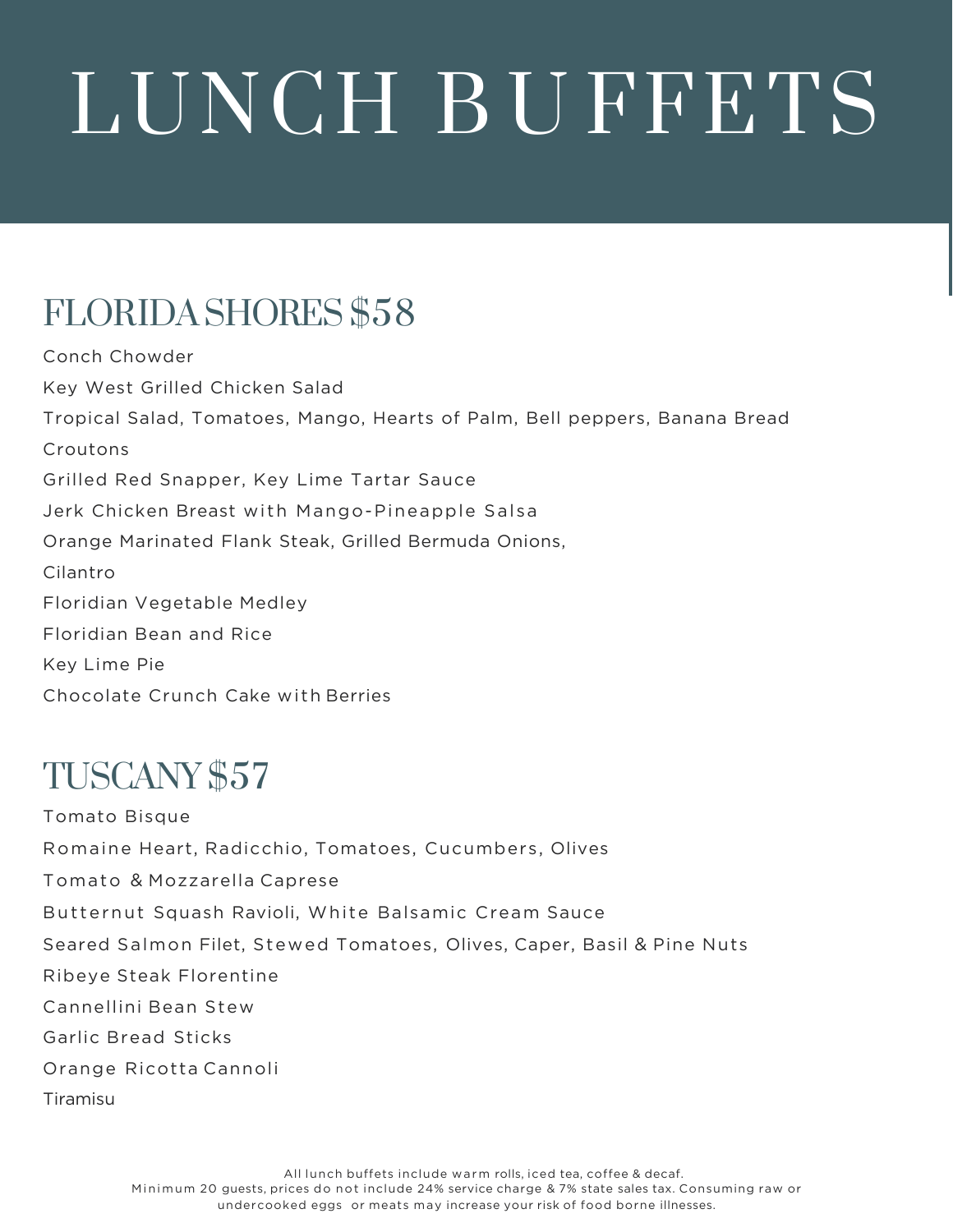#### CHEF'S DELI BOARD \$46

Florida Tomato, Bell Peppers, Cucumber , Bermuda Onions Potato and Green Bean Salad

Chef Made Prepared Sandwiches, Your Choice of (3):

- Roasted Turkey with Butter Lettuce, Vine Ripe Tomatoes, Havarti Cheese, Avocado Aioli
- Roast Beef with Aged Gouda Cheese, Arugula, Burgundy Onion Marmalade & Horseradish Cream
- Poached Chicken Salad, Tarragon
- Asian Seared Tuna, Asian Cole Slaw, Mandarin Orange Sesame Dressing
- Caprese Sandwich with Heirloom Tomatoes, Fresh Mozzarella, Pesto Mayo & Balsamic Drizzle

Chocolate Pecan Bars

Georgia Peach Cake

#### FROM THE GRILL \$50

Caesar Salad Tomato Salad, Blue Cheese, Celery, Bermuda Onions Chili Rubbed Chicken Breast Salmon Filet, Roasted Shallots, Citrus Oil Beef Hamburger Corn on the Cob Tater Tots Aged Cheddar, Swiss & Provolone Leaf Lettuce, Sliced Tomatoes, Onions Brioche Rolls & Kaiser Bun Blondies & Brownies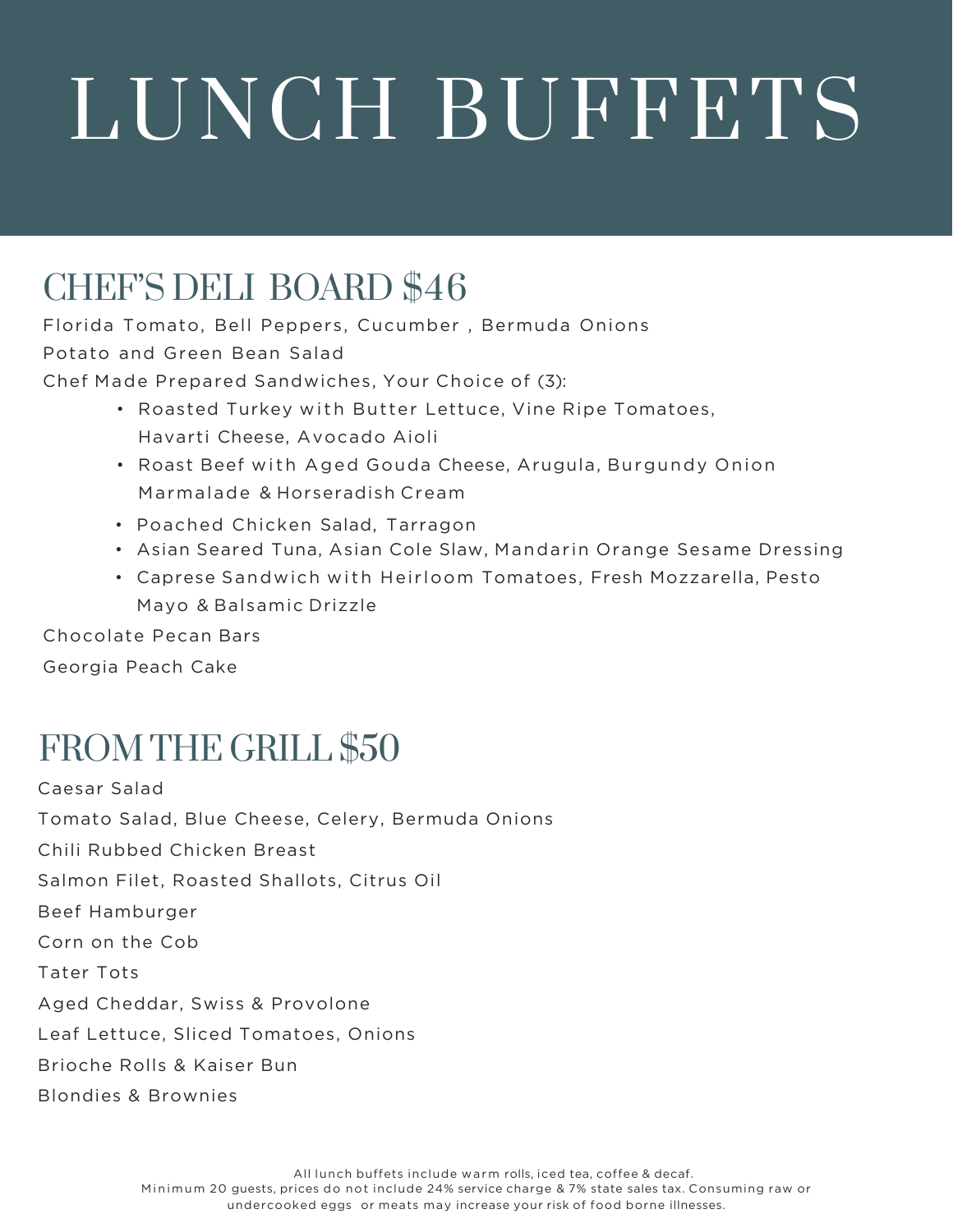### BUFFET MENU SUBSTITUTES

For Groups that have special dietary restrictions, please find available below substitutions to accommodate your attendees

Soups & Salad Options Vegetable Soup (GF, Vegan)

Roasted Cauliflower & Baby Kale Salad (GF, Vegan)

Tomatoes, Roasted Peppers, Cucumbers & Bermuda Onion (GF, Vegan)

Entrée Options

Roasted Plant Base Soy Protein , Vegetable Medley with Red Beans, Tomatoes, Basil (GF, Vegan)

Penne Pasta with Garlic, Tomato & Grilled Vegetables (Vegetarian)

Roasted Butternut Squash Ravioli, Balsamic Cream Sauce (Vegetarian)

Moroccan Plant Base Meatball & Vegetable Couscous (GF, Vegan)

Rice Noodle, Asparagus, Shiitake, Scallion, Thai Chili Sauce (GF, Vegan)

Sautéed Shaved Brussels Sprouts, Broccoli Stems, Sweet Potatoes, Beets & Fennel (GF, Vegan)

Quinoa, Green Chick Peas, Edamame & Kale (GF, Vegan)

Dessert Options Cranberry & Roasted Nut Bar (GF)

Dark Chocolate Brownies (Vegan)

Cookie Dough Cheesecake Bar (GF)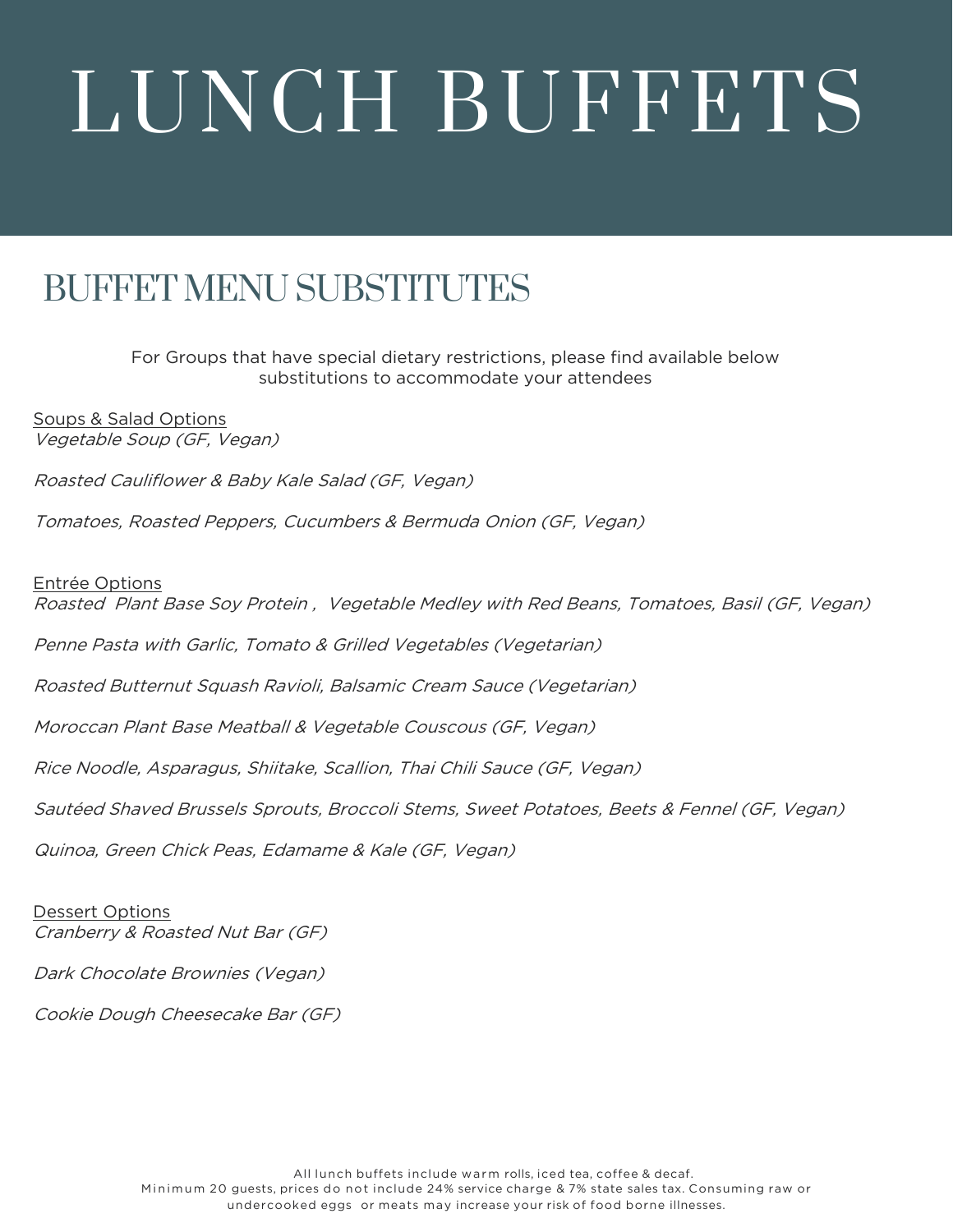# HORS D'OEUVRES

## COLD CANAPÉS \$5

Brie and Grape, Candied Pecan, Mini Tart Shell Crostini, Pesto, Tomato & Coppa Bruschetta with Tomato & Basil Manchego with Chorizo Skewer

## COLD CANAPÉS \$6

Smoked Salmon Tostada, Lime Cilantro Cream Devilled Egg, Smoked Trout Smoked Duck Prosciutto, Carrot Truffle Butter, Tart Shell Seared Tuna, Wakame Salad, Lemon Aioli Creamy Beetroot & Garlic Mushroom on Cracker

## COLD CANAPÉS \$7

Grilled Marinated Shrimp, Masa Sope, Pico Grouper Ceviche Citrus Scented Shrimp Salad, Savory Tart Tuna Tartar, Mango Tostada Poached Shrimp, Spicy Remoulade

#### PLATTERS

Based on one (1) hour of service and priced per person

Fresh Crudité Display with Hummus \$18 per person Domestic Cheese & Sliced Baguettes \$22 per person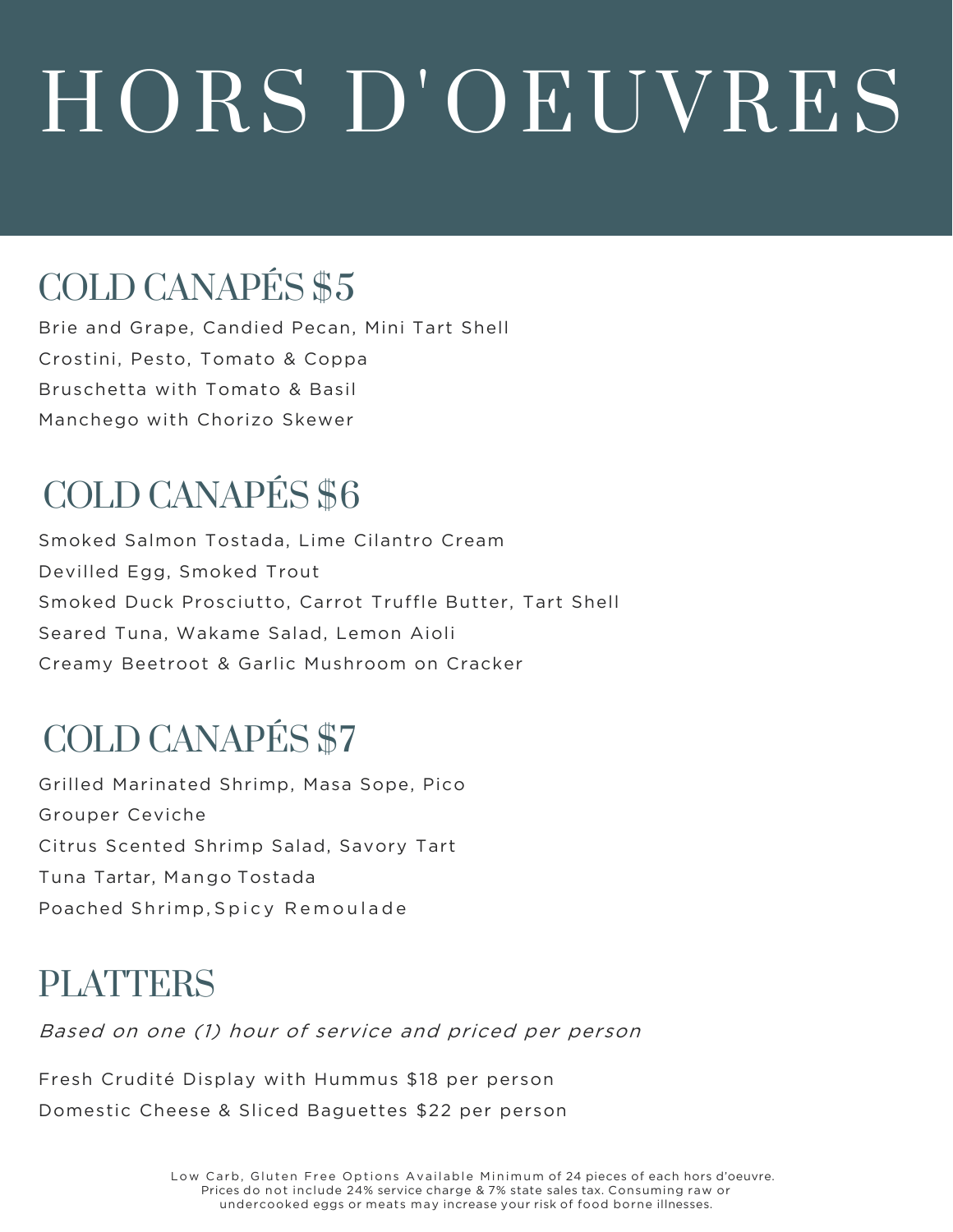# HORS D'OEUVRES

### HOT HORS D'OEUVRES \$5

Vegetable Samosas with Mint -Cilantro Dipping Sauce Vegetable Spring Rolls with Mango Thai Chili Chicken Empanada Falafel Bites with Tzatziki Sauce Vietnamese Spring Roll Artichokes Breaded Parmesan, Saffron Aioli

### HOT HORS D'OEUVRES \$6

Chicken Pot Stickers, Soy Scallion Dipping Sauce Chicken Tikka Kebab, Mint -Cilantro Dipping Sauce Coconut Shrimp, Pina Colada Sauce Bacon Wrapped Blue Cheese Meatballs Salmon Oscar, Béarnaise Sauce Mushroom Tart Mini Havana Cuban

#### HOT HORS D'OEUVRES \$7

Tandoori Chicken Satay, Spicy Peanut Sauce Mini Beef Wellington, Horseradish Cream Shrimp Tempura, Sweet Chili Sauce Bacon Wrapped Scallops New Zealand Lamb Lollipops, Mint Yogurt Dipping Sauce Crab Cake Spoon, Sun-Dried Tomato Aioli Mini Kobe Meatloaf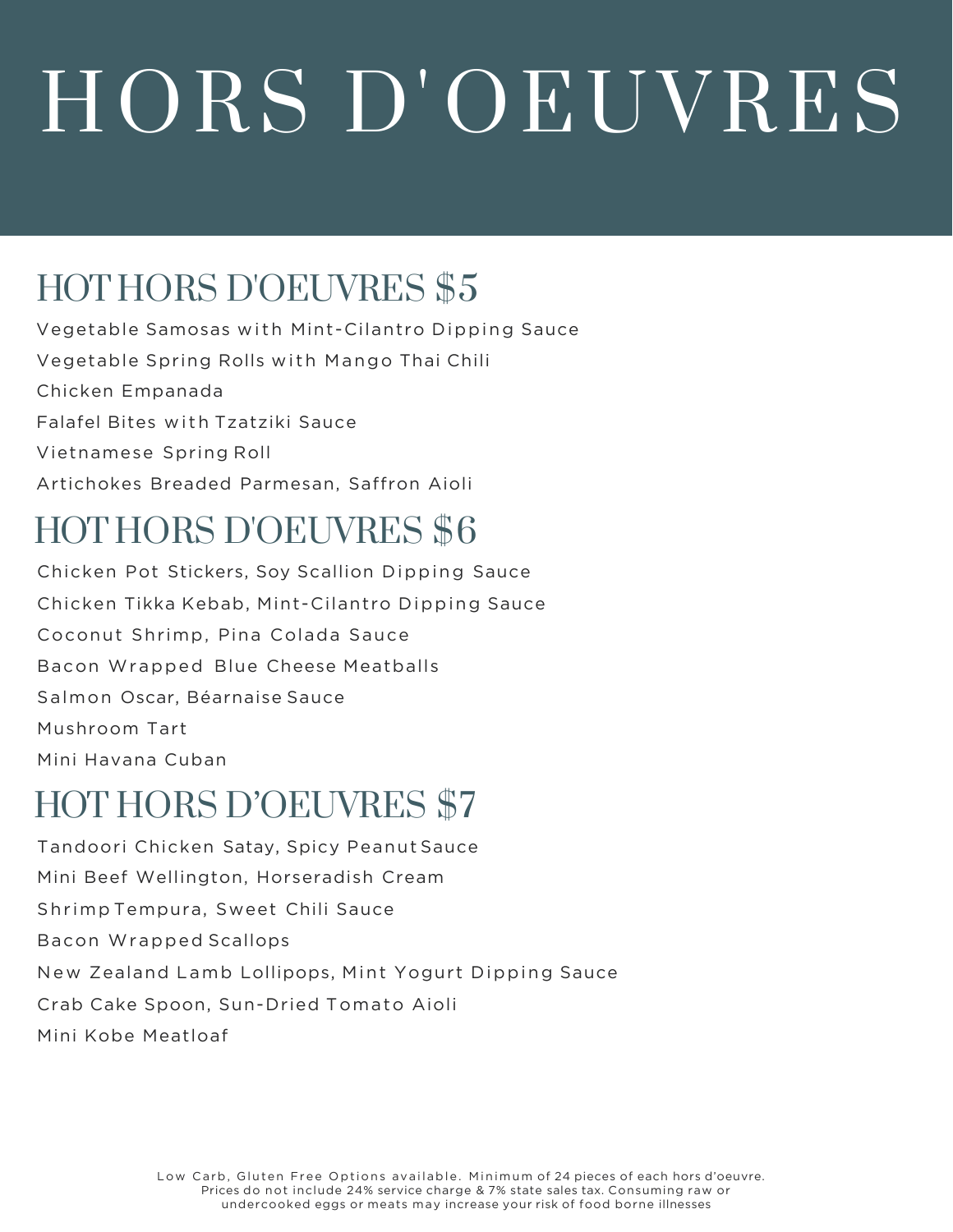## R ECEP TI O N STATIONS

## SUSHI STATION \$16

An Assortment of House Made Sushi Rolls Wasabi, Pickled Ginger, Seaweed Salad

#### DIP STATION \$14

Red Pepper Hummus Tzatziki Black Olive Tapenade Baguette, Ciabatta, & Grilled Naan

#### DIM SUM BAR \$23

Pork Pot Stickers, Shrimp Pot Sticker , Chicken Pot Stickers Vegetable Spring Rolls & Crab Rangoon, Sweet Chili Sauce, Ponzu, & Soy Sauce

#### SALAD STATION \$14

#### Choice of (2)

Caprese Salad with Tomato and Fresh Mozzarella Artisan Green, Goat Cheese, Duck Prosciutto, Balsamic Vinaigrette Asian Salad, Baby Corn, Bean Sprout, Bell Pepper, Carrot, Seared Tuna & Asian Dressing Baby Romaine Hearts, Radicchio, Garlic Focaccia, Parmesan Reggiano Shavings &

Creamy Parmesan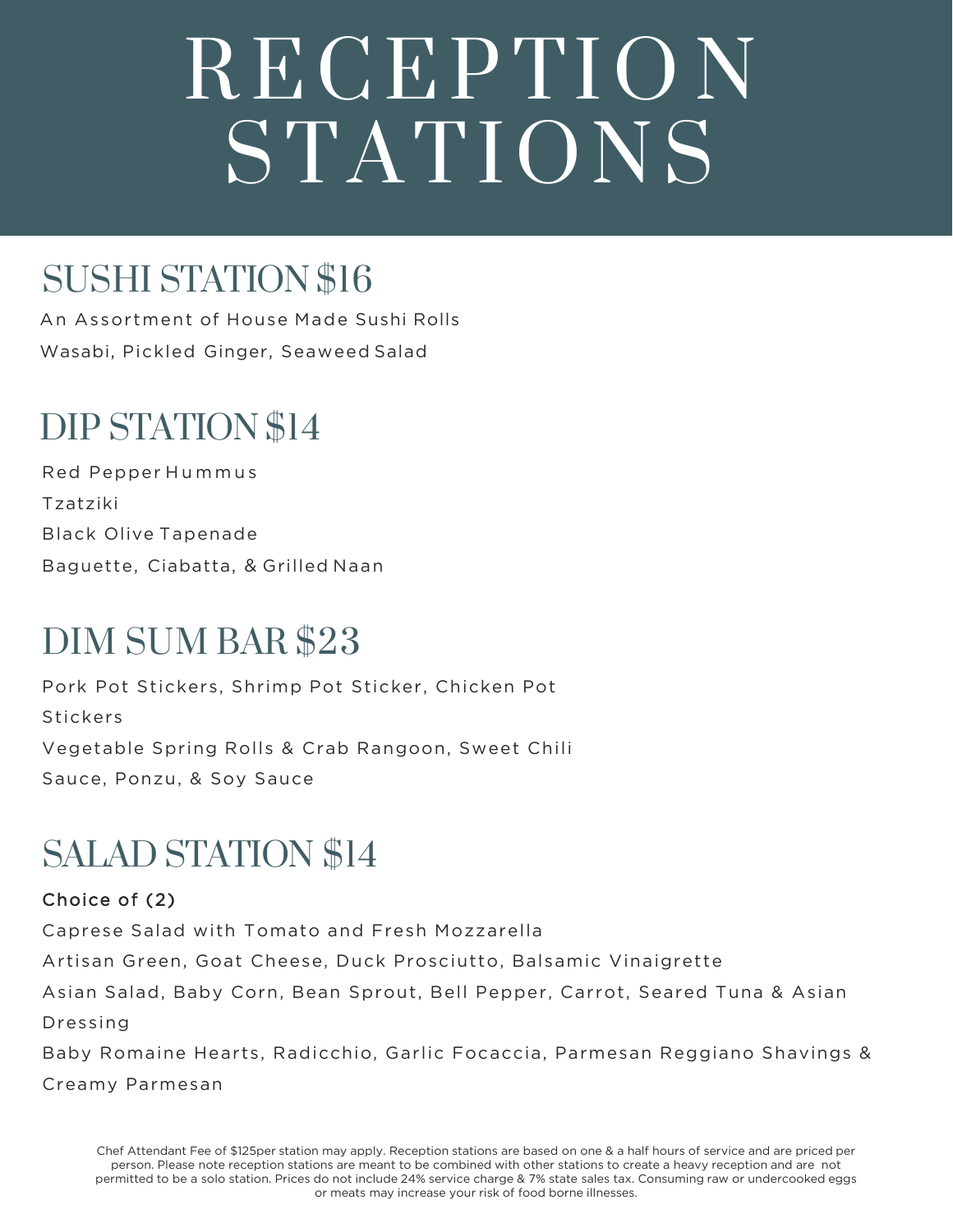## RECEPTION STATIONS

## LOWCOUNTRY BOIL \$28

Redskin Potatoes, Corn on the Cob, Chicken Thigh, Little Neck Clam, Jumbo Shrimp & Andouille Sausage

#### STREET TACO STATION \$27

Cochinita Pibil, Roasted Snapper Lime Crema, Queso Fresco, Fresh Salsa, Guacamole & Sour Cream, Flour Tortilla & Corn Hard Shells

Chef Attendant fee of \$125 will apply

#### SEAFOOD STATION \$31

Garlic Grilled Shrimp, Poached Shrimp, East Coast Oysters, Crab Claws , Cocktail Sauce, Horseradish Mignonette,

Hot Sauce, Lemon, &Crackers

#### PASTA STATION \$21

Choice of two (2) Bolognaise, Alfredo, Marinara, or Vodka Sauce Choice of two (2) Penne, Gnocchi, Macaroni, or Cavatappi

Pasta station can be chef attended and made to order with added ingredients at an additional cost of \$5 per person.

Additional Ingredients include: Diced Chicken, Sautéed Shrimp, Italian Sausage, Sautéed Mushrooms, Peas, Onions, Bell Peppers, Diced Tomatoes, Diced Artichoke, Shaved Parmesan, and Red Pepper Flakes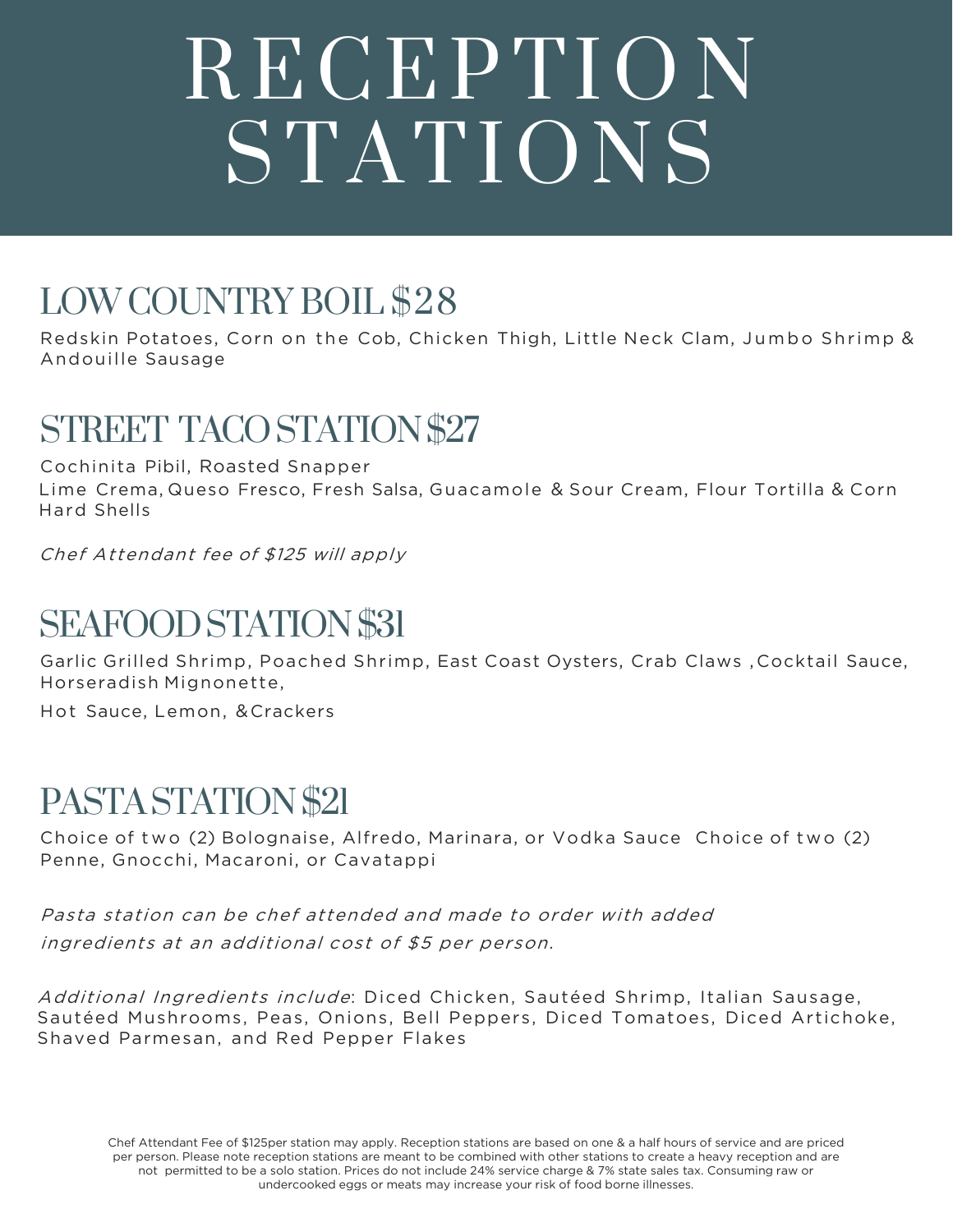## RECEPTION STATIONS

## TASTE OF SPAIN STATION \$31

Seafood Paella & Albondigas with Spanish Olives Vegetarian Paella option available

#### SLIDER STATION \$22

Choice of two (2) Sliders:

Braised Short Rib, BBQ Pulled Pork, Beef Burger, Crab Cake or Grilled Chicken Station includes White Cheddar Mac-n-Cheese & Parmesan Truffle Tots Includes Ketchup, Mayo, and Mustard

## BAKED POTATO STATION \$22

Baked Potato with Assorted Toppings on the Side Sour cream, Chives, Diced Pancetta, Chorizo, Aged Cheddar Cheese, Chopped Broccoli, and Butter



Chef Attendant fee of \$125 may apply. Reception stations are based on one & a half hours of service and are priced per person. Please note reception stations are meant to be combined with other stations to create a heavy reception and are not permitted to be a solo station. Prices do not include 24% service charge & 7% state sales tax. Consuming raw or undercooked eggs or meats may increase your risk of food borne illnesses.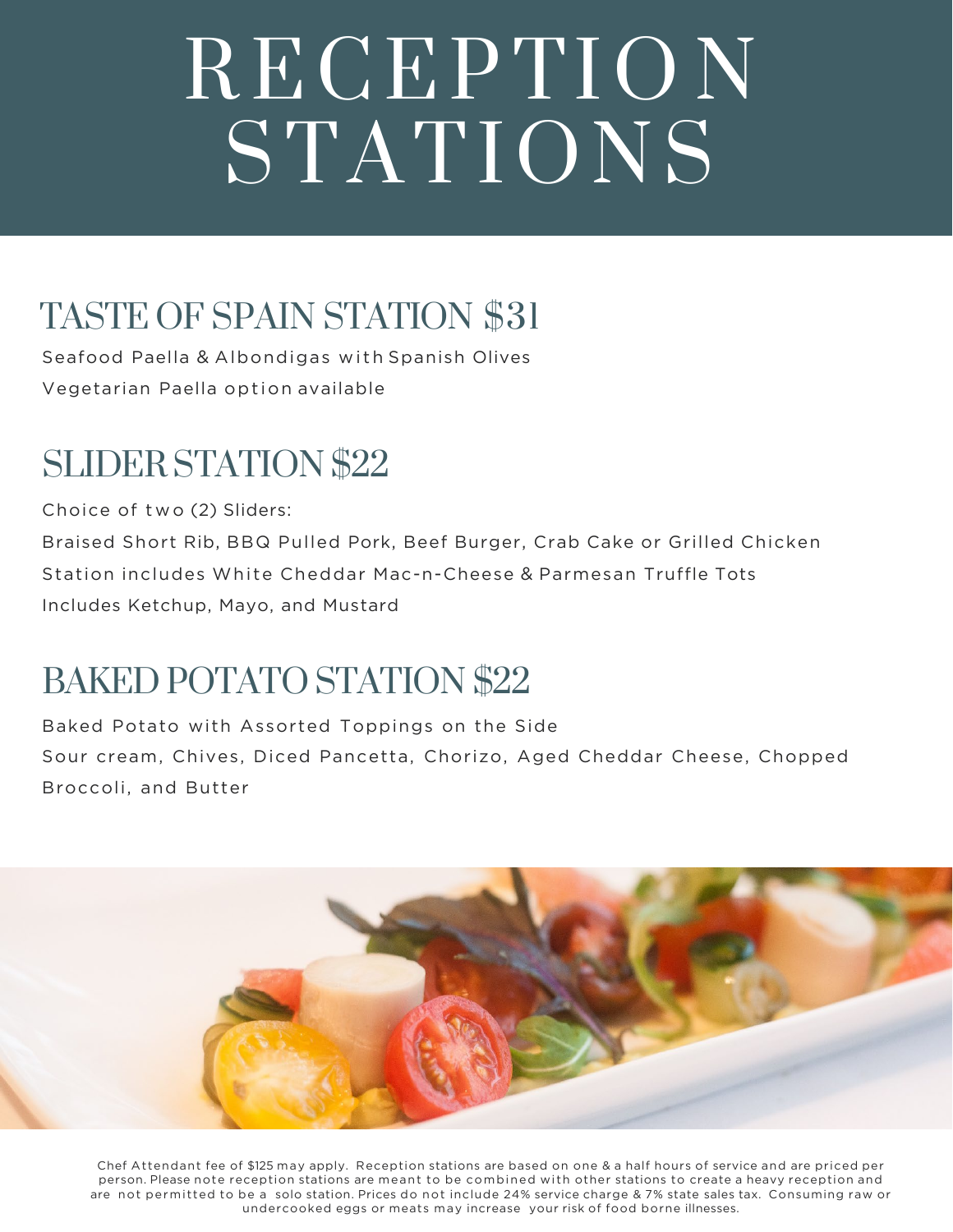## RECEPTION STATIONS SAMPLES

#### WORLD BAZAR \$81

Domestic & Imported Cheeses & Salami Hummus, Raita, Tapenade Croutons, Naan Dolmates, Marinated Olives Heirloom Tomatoes & Mini Burrata Chicken Shawarma Cucumber, Onions, Tomatoes, Tahini Sauce Pierogis & Bratwurst Sour Cream & Onions Spaghetti & Meatball Chicken Tikka Masala, Basmati Rice Mini Pastries, Cannoli

## LATIN FLAVOR \$84

Shrimp Ceviche, Plantain Chips Ensalada de Repollo Chipotle Quinoa & Avocado Chilean Tomato Salad Mexican Pork Tenderloins Flank Steak Chimichurri Coconut Chicken Sweet Potatoes Roasted Corn Yellow Rice with Peas Tres Leches Coconut Cake with Mango

#### ASIAN FLAIR \$85

Spring Roll, Crispy Asian Wings Sweet & Spicy Pork Ribs, Fried Shishito Peppers Soba Noodle Salad, Baby Bok Choy, Napa Cabbage Assorted Sushi Roll Dim Sum Bar Pork Pot Stickers, Shrimp Pot Stickers, Chicken Pot Stickers & Crab Rangoon Sweet & Sour Sauce, Ponzu & Soy Sauce Sweet and Sour Shrimp Soy Marinated Flank Steak, Shitake Vegetable Stir Fry Fortune Cookies, Asian Fruit Salad

Chef Attendant fee of \$125 may apply. Reception stations are based on one & a half hours of service and are priced per person. Please note reception stations are meant to be combined with other stations to create a heavy reception and are not permitted to be a solo station. Prices do not include 24% service charge & 7% state sales tax. Consuming raw or undercooked eggs or meats may increase your risk of food borne illnesses.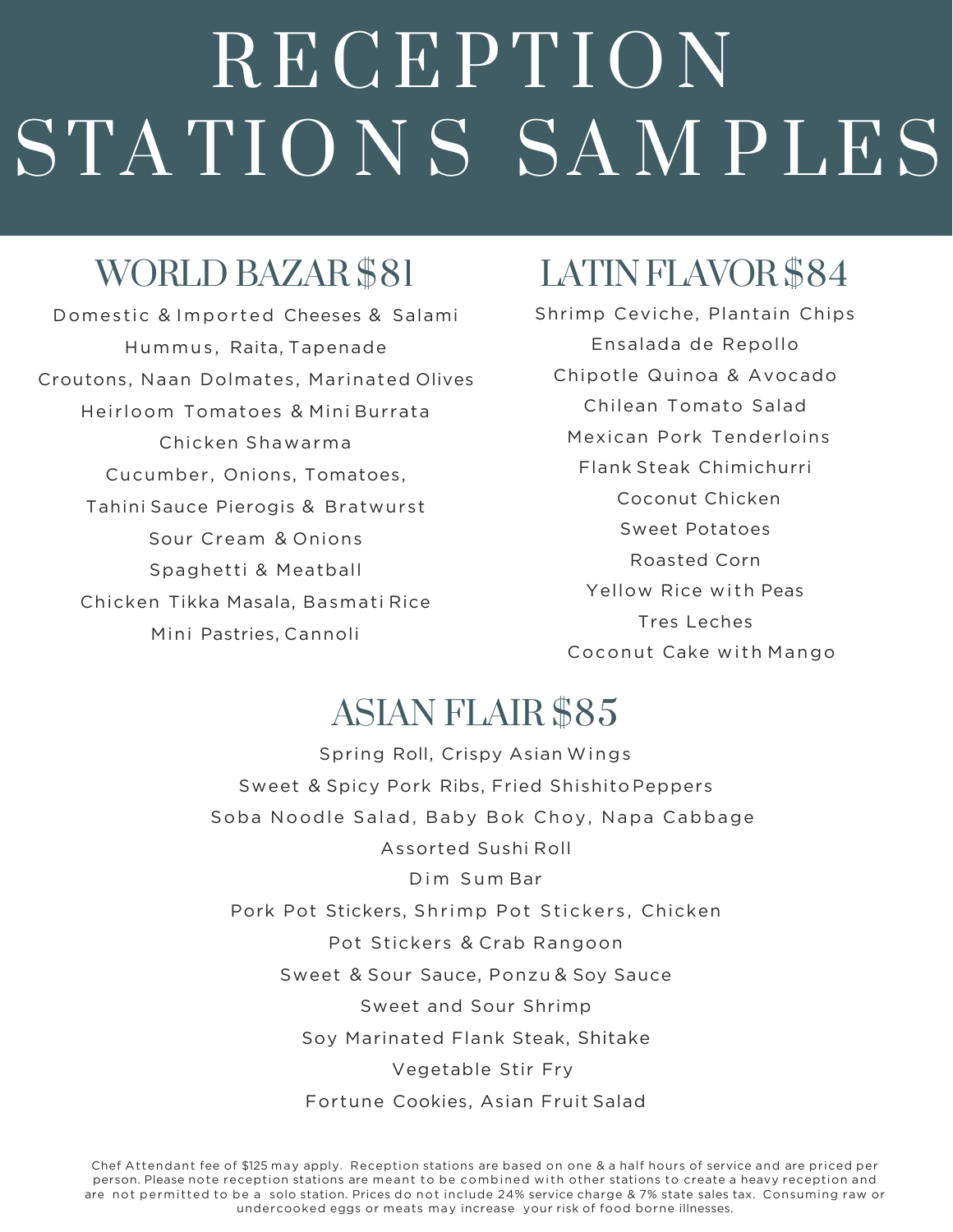# CARVING STATIONS

## BEEF TENDERLOIN \$34

Peppercorn Crusted Beef Tenderloin, Yukon Gold Potatoes Gratin, Sauce Béarnaise, Dinner Rolls

### PRIME RIB ROLL \$32

Herb & Garlic Roasted Garlic Prime Rib, Creamed Spinach with Fried Onions, Au Jus, Dinner Rolls

#### BAKED HAM \$23

Black Forest Ham, Sweet Potato Gratin, Pineapple Bourbon Sauce, Hawaiian Rolls

## BBQ BEEF BRISKET \$27

Slow Roasted Beef Brisket, Pork Belly Baked Beans, Coleslaw, Dinner Rolls

## ROASTED TURKEY BREAST \$19

Traditional Roasted Turkey Breast, Honey Glazed Root Vegetable, Dinner Rolls

## FLORIDA RED SNAPPER \$26

Whole Roasted Red Snapper, Chermoula Sauce, Baked Onion, Potatoes, Bell Peppers

Reception carving stations are based on one & a half hours of service and are priced per person. Please note reception stations are meant to be combined with other stations to create a heavy reception and are not permitted to be a solo station. Chef attendant fee \$125 per station. Minimum 20 guests, prices do not include 24% service charge & 7% state sales tax. Consuming raw or undercooked eggs or meats may increase your risk of food borne illnesses.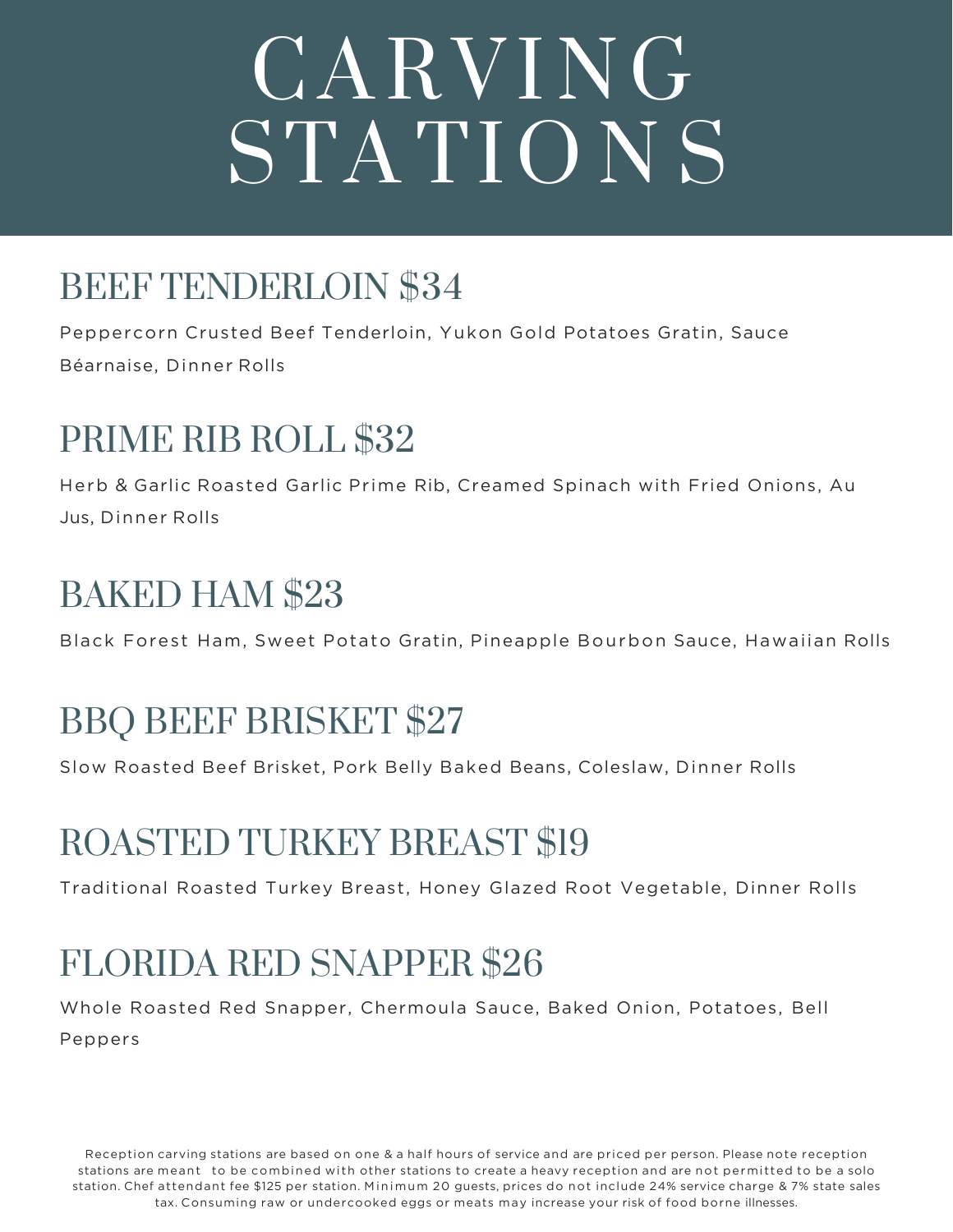# PLATED DINNER

#### STARTERS

Baby Romaine, Cucumber , Feta Cheese, Heirloom Tomato, Kalamata Olive, Creamy Aegean Dressing

Butter Lettuce, Watercress, Dried Cranberry, Gorgonzola, Candied Walnuts, Raspberry Vinaigrette

Burrata, Heirloom Tomato Salad, Balsamic Glaze, Extra Virgin Olive Oi

Baby Iceberg, Blue cheese, Bacon, Mini Heirloom Tomatoes

#### SOUPS

#### Crab & Corn Chowder

Jumbo Lump Crabmeat, Roasted Fresh Corn, Yukon Potatoes, Fresh Herbs

#### Roasted Tomato Bisque

Roasted Marinated Roma Tomatoes, Vegetable Broth, Cream

#### DESSERTS

#### Chocolate Cake

Rich Dark Chocolate Mousse, Chocolate Cookie Crust Topped with Chocolate Shavings

#### Floridian

Key Lime Pie with Mango Coulis

#### Traditional Tiramisu Cake

Lady Finger Soaked in Coffee Liquor & Filled with Mascarpone Mousse

#### Crème Brûlèe

Traditional Rich Custard & a Crackly Sugar Topping

#### Rustic Apple Tart, Caramel Sauce

Puff Pastry, Granny Smith Apple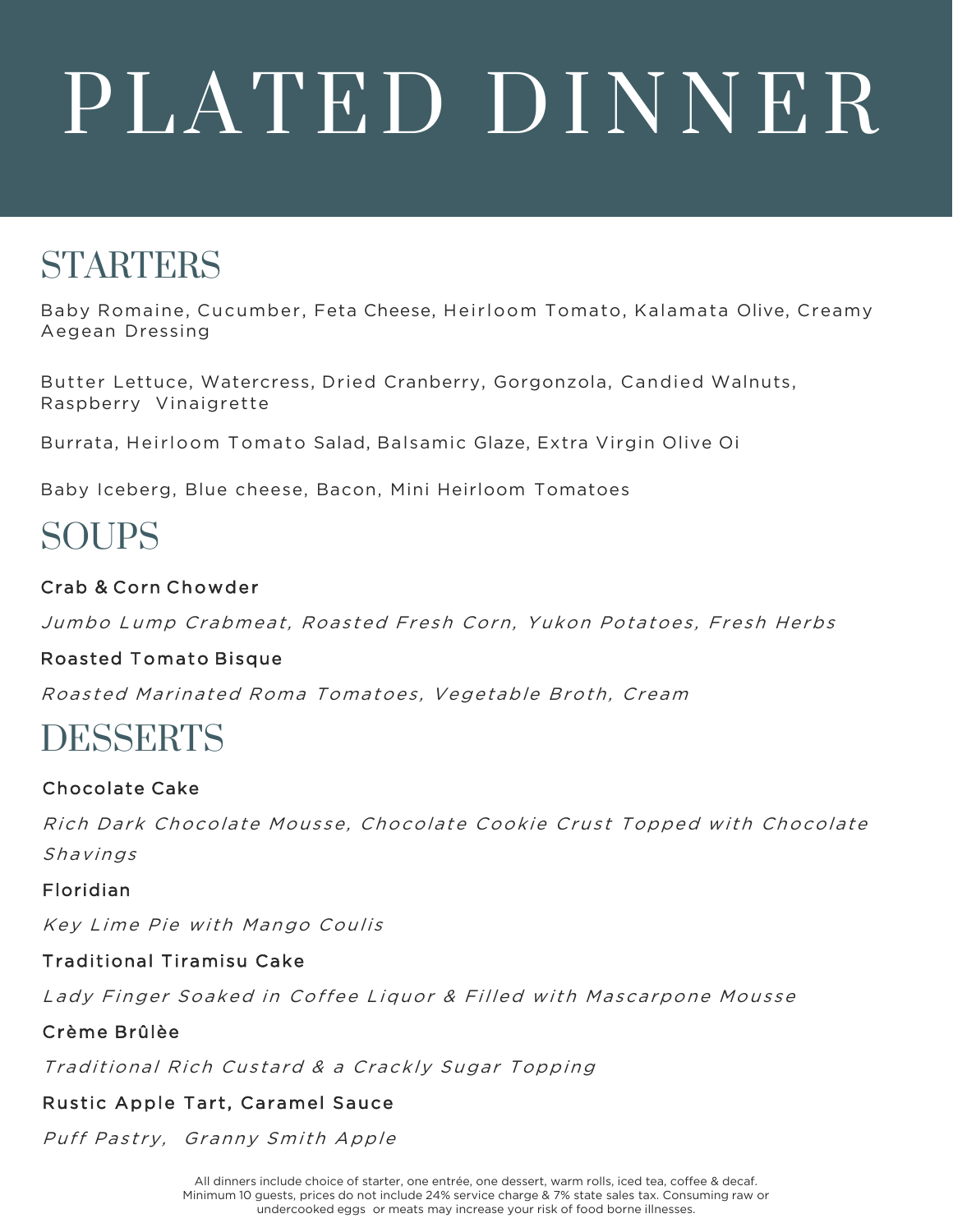# PLATED DINNER

## BEEF TENDERLOIN \$105

Fingerling, Broccolini, Baby Carrot, Roasted Shallot & Cabernet Reduction

## CHILEAN SEA BASS \$92

Bouillabaisse Broth, Saffron Braised Potatoes and Fennel

## SEARED AIRLINE BREASTCHICKEN \$81

Yukon Gold and Cauliflower Puree, Peas and Tomatoes, Basil Jus

## PEPPERCORN NEW YORK STRIP STEAK \$98

Lyonnaise Potatoes, Cipollini Onions, Wild Mushroom, Haricot Vert, Roasted Garlic Jus

## PAN SEARED SALMON \$81

Moroccan Brown Lentil and Butternut Squash Stew

## ASIAN PORK TENDERLOIN \$79

Jasmine Rice, Chinese Long Bean, Mini Shitake, Ginger Lemon Sauce

## BONELESS HERB CRUSTED CHICKEN BREAST \$79

Baby potatoes, Creamed Spinach, Mushroom and Parmesan Cream Sauce

## WILD MUSHROOM RAVIOLI \$70

Ravioli, Wilted Spinach, Sautéed Mushroom, Baby Vegetables, Parmesan Cream Sauce

## CURRY COCONUT QUINOA \$70

White Quinoa with Spinach, Broccolini, Roasted Cauliflower, Chick Pea, Golden Raisin Curry Coconut Broth, Diced Tomatoes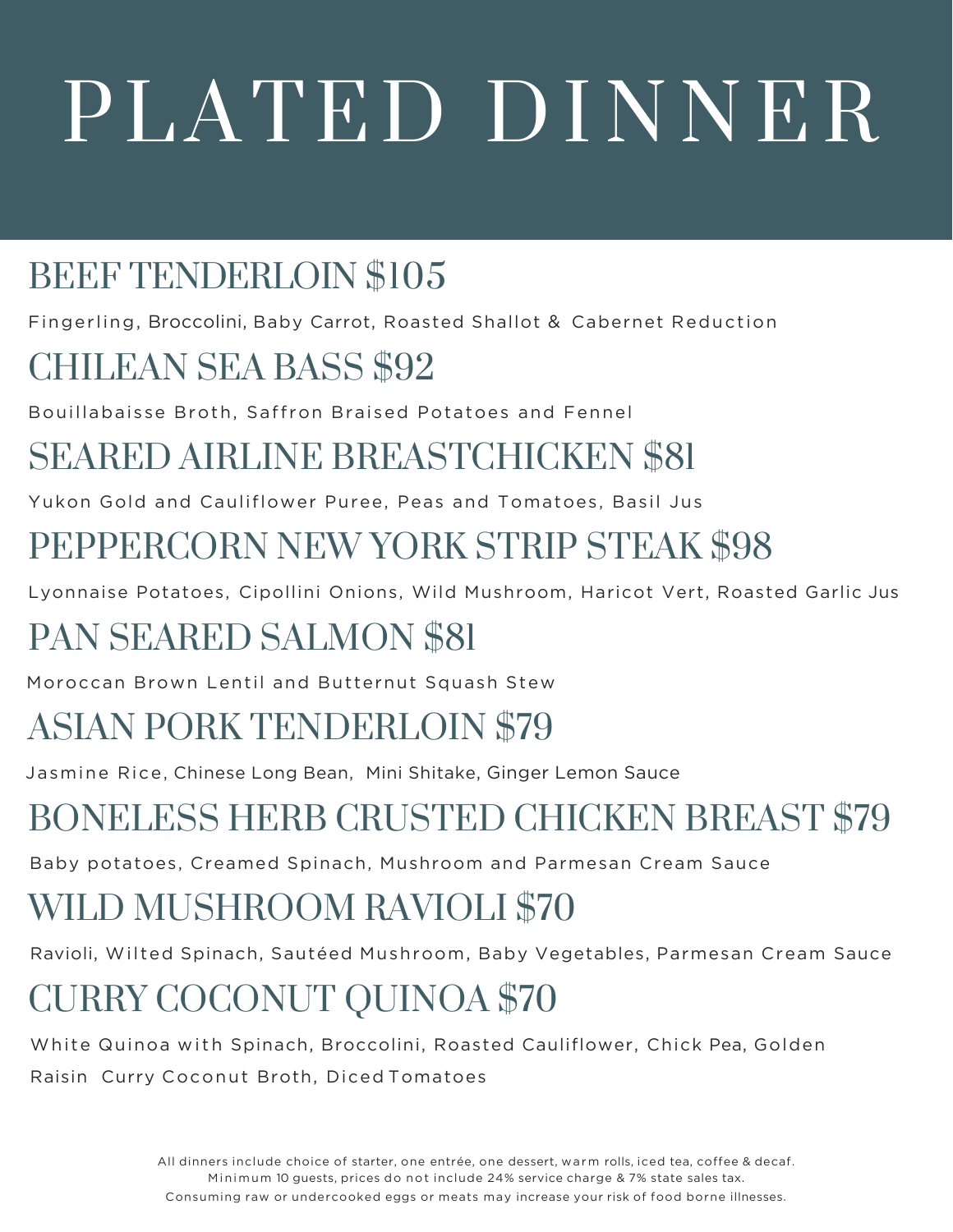## D U O PLA TED DINNER

## SALMON & CHICKEN \$90

Chicken & Salmon with Coconut Lime Broth, Baby Bok Choy, Jasmine & Edamame, Asparagus & Carrots

#### TENDERLOIN & SHRIMP \$103

Seared Beef Tenderloin with Truffle Mashed Potatoes, Demi Glace & Garlic and Herb Shrimp with Mini Provencal Ratatouille

## TENDERLOIN & CHICKEN \$100

Beef Tenderloin & Herb Marinated Chicken Breast, Whipped Potato, Asparagus & Baby Carrot, Mushroom Demi

## TENDERLOIN & SEABASS \$105

Seared Filet of Beef & Chilean Seabass, Saffron Risotto, Baby Vegetables

#### SHRIMP & CHICKEN\$94

Airline Breast of Chicken & Grilled Shrimp, Polenta Cake, Cipollini, Haricot Vert, Baby Carrot, Pink Peppercorn Sauce

> All dinners include choice of starter, one entrée, one dessert, warm rolls, iced tea, coffee & decaf. Minimum 10 guests, prices do not include 24% service charge & 7% state sales tax. Consuming raw or undercooked eggs or meats may increase your risk of food borne illnesses.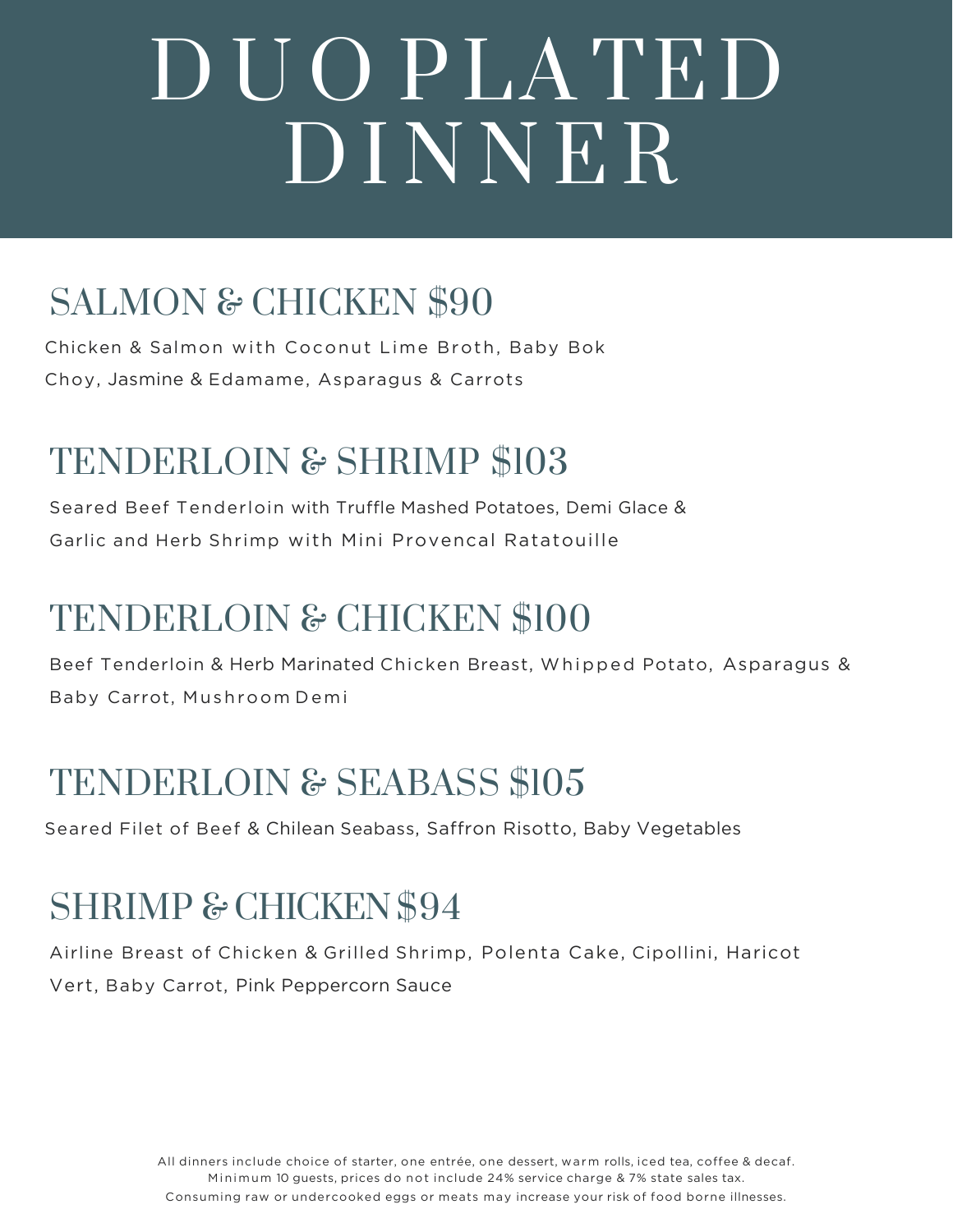# D INNER BUFFETS

## THE GRAND \$110

Tomato Salad & Fresh Mozzarella Balsamic Glaze & Extra Virgin Olive Oil

#### $\sigma_{\rm eff}^{\rm th}$

Grilled Asparagus Salad with Goat Cheese & Candied Pecan Truffle Vinaigrette

#### $\frac{1}{2}$

Beef Tenderloin Medallions Bourbon Peppercorn Sauce

Grilled Chicken Breast Lemon Thyme Beurre Blanc

Seared Red Snapper Tarragon Lobster Cream

#### $\frac{1}{2}$

Roasted Garlic Mashed Potatoes Grilled Vegetable Medley

#### $\mathcal{L}$

Raspberry Swirl Cheesecake Opera Cake

### CLEARWATER SHORES \$105

Corn and Crab Chowder

 $\frac{1}{2}$ 

Seared Ahi Tuna, Shaved Fennel & Roasted Pepper

 $\frac{1}{2}$ 

Baby Leaf Lettuce & Herb Mix, Heirloom Tomatoes & Hard Boiled Eggs

❖

Tomato Cucumber Salad, Bermuda Onion ÷

Gulf Coast Seafood Boil with Shrimp, Littleneck, Andouille, Corn on the Cobb, Potatoes Add 4oz Lobster Tail \$20

 $\mathbf{A}$ 

Garlic Lemon Mahi Mango-Cilantro Salsa

#### $\frac{1}{2}$

Grilled & Sliced NY Strip Steak Port Wine Sauce

 $\mathbf{v}_{\mathbf{c}}^{\mathbf{e}}$ 

Roasted Asparagus

Spiced Baby Carrot

Red Bliss Potatoes with Whole Coriander Seeds

#### $\frac{1}{2}$

Mini Assorted Desserts

All dinner buffets include warm rolls, iced tea, coffee & decaf. Minimum 20 guests, prices do not include 24% service charge & 7% state sales tax. Consuming raw or undercooked eggs or meats may increase your risk of food borne illnesses.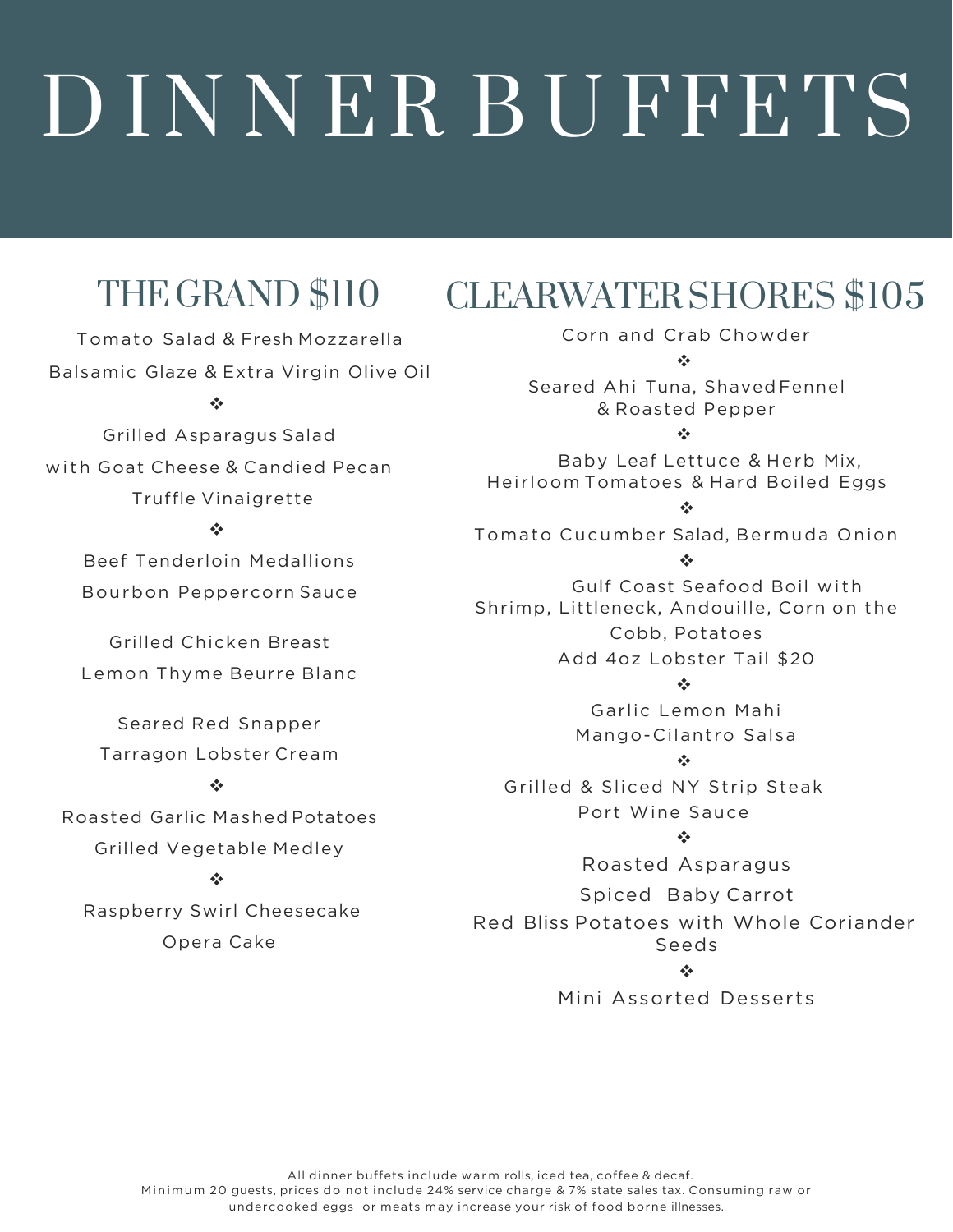# D INNER BUFFETS

#### THE CHOP HOUSE CLASSIC 3 ENTRÉES \$125 / 4ENTRÉES \$145

Classic Shrimp & Snow Crab Cocktail ❖

Beefsteak Tomato Salad, Grilled Red Onion

❖

Baby Romaine Lettuce, Blue Cheese, Tomato & Candied Peppercorn Bacon

 $\mathbf{A}$ 

Grilled Ribeye Steak

NY Steak

Rack of Lamb

Peach & Pork Loin Medallion Grilled Salmon

Sautéed Grouper

Grilled Lobster Tail (add \$18/person)

 $\frac{1}{2}$ 

Your selection of sauce:

Béarnaise

Green Peppercorn

Lemon Beurre Blanc

#### $\sigma_{\rm eff}^{\rm th}$

Cheddar Scalloped Potatoes Sautéed Spinach & Mushrooms Onion Rings

 $\frac{1}{2}$ 

Mini Key Lime Tarts Chocolate Raspberry Cake Apple Tarts Tiramisu

All dinner buffets include warm rolls, iced tea, coffee & decaf. Minimum 20 guests, prices do not include 24% service charge & 7% state sales tax. Consuming raw or undercooked eggs or meats may increase your risk of food borne illnesses.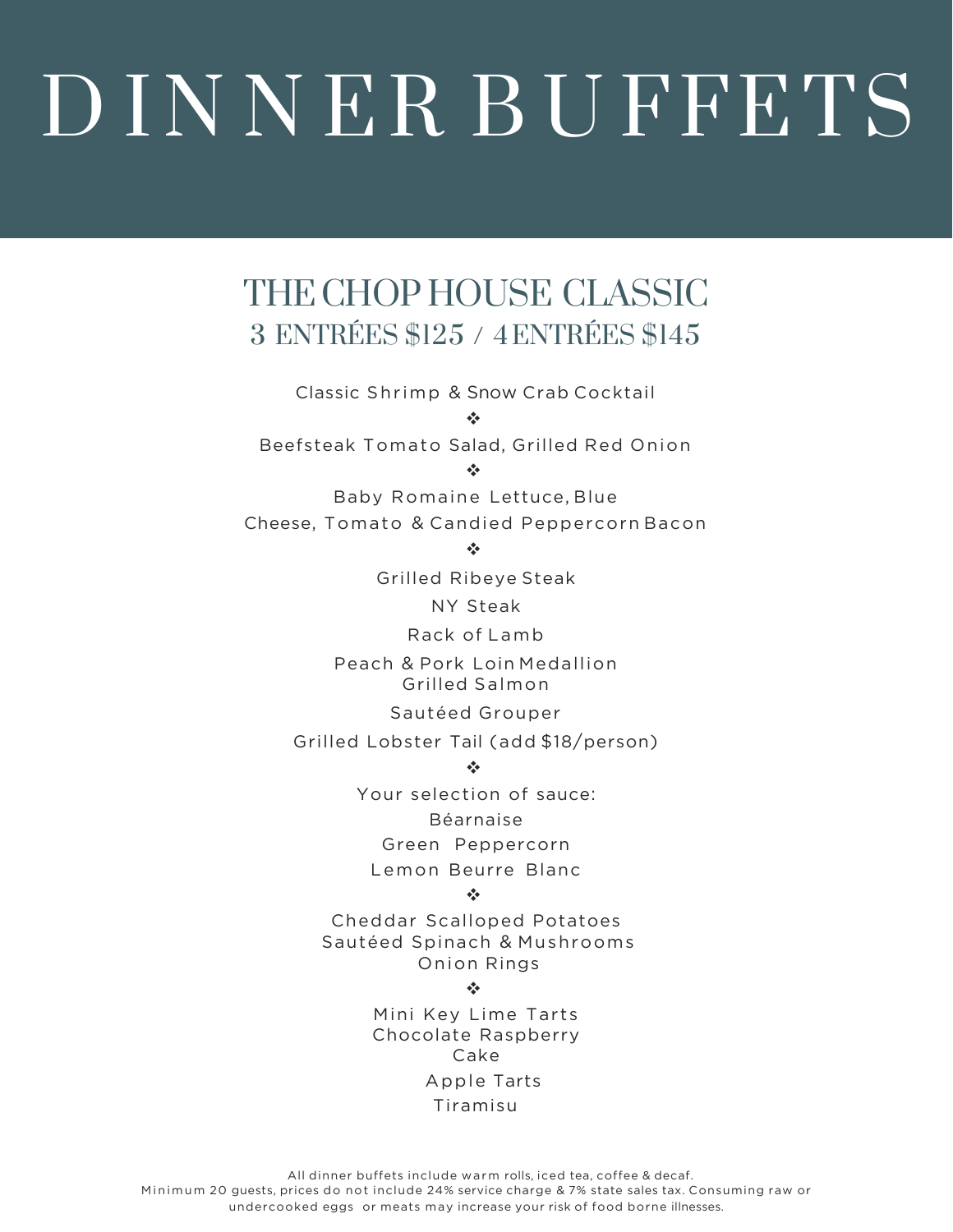## WHITE& SPARKLING WINE

#### BUBBLY & FESTIVE

Sparkling | Kenwood Vineyards, Brut "Yulupa Cuvée" | CA | NV | 36 Sparkling | Domaine Chandon, Brut | CA | NV | 48 Prosecco | Syltbar | Italy | NV | 59 Sparkling | Schramsberg, Blanc De Blanc | CA | 81 Champagne | Perrier-Jouet Blason Rose | FR | 150

#### FRAGRANT, FRUITY, LIGHT & REFRESHING

Riesling | Pacific Rim | Columbia Valley, WA | 36 Pinot Grigio | Banfi "Le Rime" | Pinot Grigio, CA | 36 Pinot Grigio | Santa Margherita | Italy | 56 Sauvignon Blanc | Honig "Rutherford" | CA | 45 Sauvignon Blanc | Nobilo Icon| CA | 50 Rose | Minuty "M" | Provence, FR | 46 White Blend | Conundrum | Rutherford, CA | 42

#### RICH & ELEGANT

Chardonnay | Coppola "Directors Cut" | CA | 47 Chardonnay | Sonoma-Cutrer | Russian River, CA | 55 Chardonnay | Jordan | Russian River, CA | 80 Chardonnay | Rombauer Vineyards | Napa Valley, CA | 84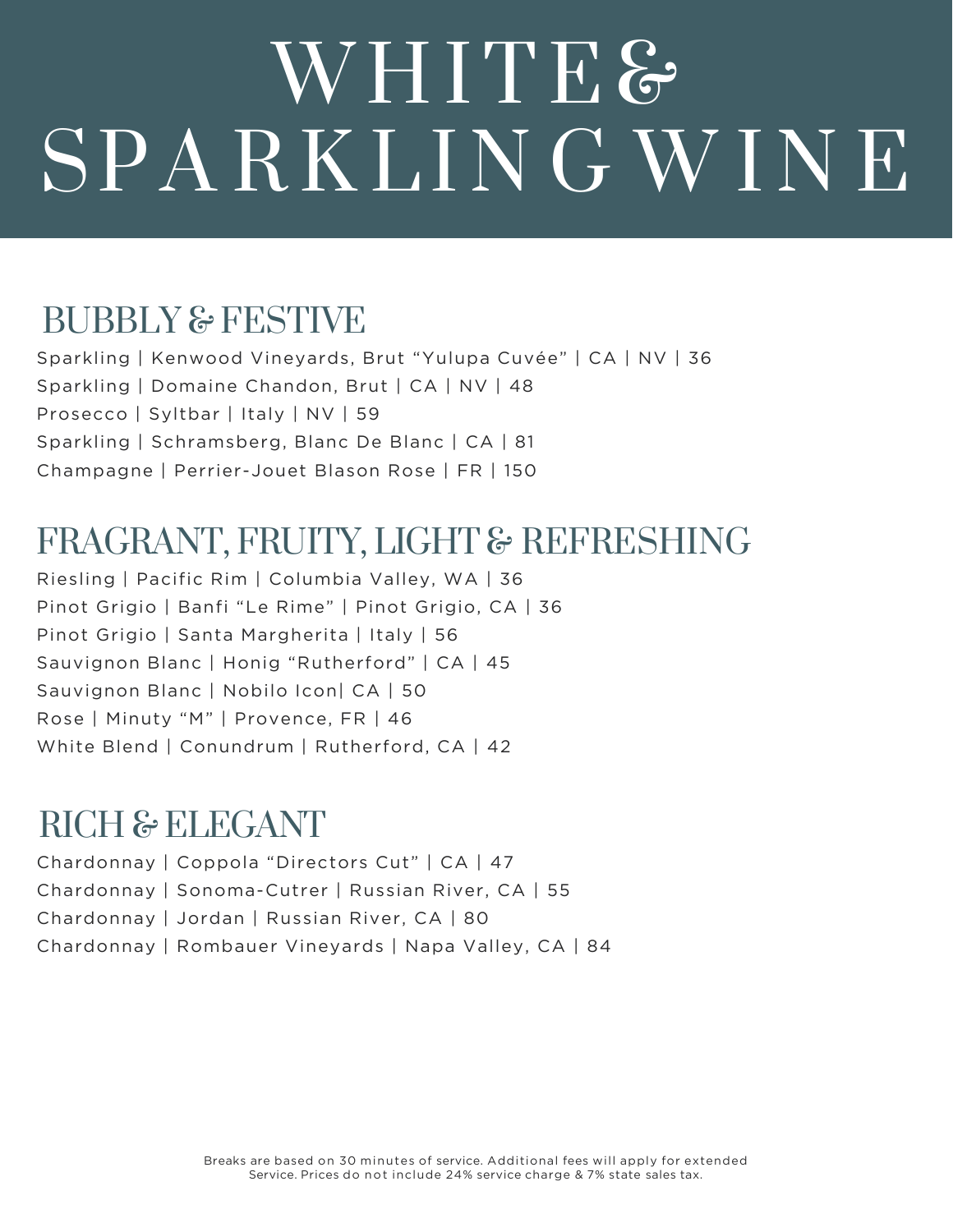# R ED W I N E

#### SMOOTH & FRUITFORWARD

Pinot Noir | Meiomi | CA | 40 Pinot Noir | Land Mark "Outlook" | CA | 45 Pinot Noir | Murphy-Goode| CA | 48 Pinot Noir | Belle Glos "Dairy Man" | Sonoma County, CA | 88

#### ROBUST, COMPLEX & SPICY

Merlot | Bonterra Organic | Mendocino, CA | 40 Merlot | Chateau St. Michelle "Indian Wells"| OR | 45 Merlot | Swanson| Napa Valley, CA | 53 Malbec | Susana Balbo| Alto Agrelo, Argentina| 49 Sirah | Michael David "Petite Petite" | Lodi, CA | 37 Red Blend | The Prisoner | Napa Valley, CA | 86

#### VELVETY & FULLBODIED

Cabernet Sauvignon | Michael David "Freak Show" | Lodi, CA | 42 Cabernet Sauvignon | Quilt by Joseph Wagner | CA | 63 Cabernet Sauvignon | Hess "Allomi" | Napa Valley, CA | 70 Red Blend | The Prisoner | Napa Valley, CA | 86 Cabernet Sauvignon | Caymus "Napa" | Napa Valley, CA | 185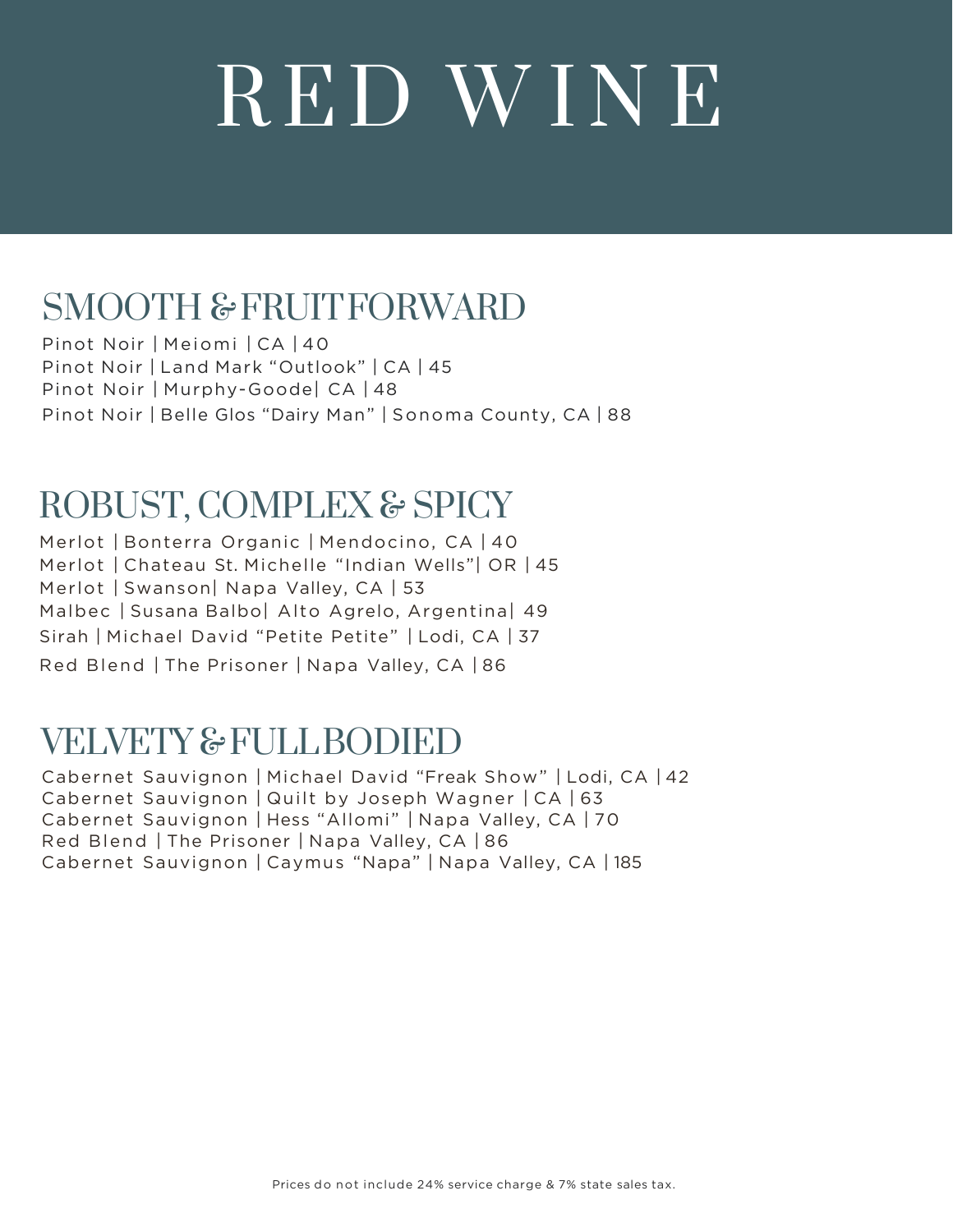# B EVERAGES

## CALL BAR

Smirnoff Vodka Nolets Gin Cruzan Rum Jim Beam Chivas Sauza Tequila E&J Brandy Budweiser, Miller Lite, Bud Light Michelob Ultra, Heineken, Corona, Corona Light Assorted Flavors of Hard Seltzer Chardonnay FLAT ROCK Pinot Noir FLAT ROCK Cabernet Sauvignon FLAT ROCK Pinot Grigio FLAT ROCK

Tito's Vodka Tanqueray Gin Bounty Rum Captain Morgan Bulliet Bourbon Dewar's Altos Tequila Hennessy VS Budweiser, Miller Lite, Bud Light Michelob Ultra, Heineken, Corona, Corona Light. Assorted Flavors of Hard Seltzer Pinot Grigio, Banfi Chardonnay, Twenty Acres Pinot Noir, Boen

Cabernet Sauvignon, Twenty Acres

## PREMIUM BAR ULTRA PREMIUM

Ketel One Vodka Bombay Sapphire Gin Bacardi Superior Rum Appleton Reserve Rum Maker's Mark Bourbon Dewars 12 Year Crown Royal Whiskey Corralejo Reposado Courvoisier VSOP Budweiser, Miller Lite, Bud Light Michelob Ultra, Heineken, Corona, Corona Light Assorted Flavors of Hard Seltzer Rose, Minuty Pinot Grigio, San Angelo Chardonnay, Directors Cut Pinot Noir, Landmark Cabernet Sauvignon, Quilt

#### HOSTED BAR PACKAGES

#### Non-Alcoholic Bar

One Hour \$9 | Each Additional Hour \$4

#### Beer, Wine & Soda Bar

One Hour \$20 | Each Additional Hour \$7

#### Call Bar

One Hour \$22 | Two Hours \$32 | Three Hours \$40

Each Additional Hour \$9

#### BARTENDER FEE

Hosted Bar \$100 for up to four hours Cash Bar \$150 for up to four hours Each Additional Hour \$50 Per Bar One Bartender per 100 Guests

#### Premium Bar

One Hour \$25 | Two Hours \$35 | Three Hours \$48

Each Additional Hour \$10

#### Ultra Premium Bar

One Hour \$28 | Two Hours \$42 | Three Hours \$54 Each Additional Hour \$11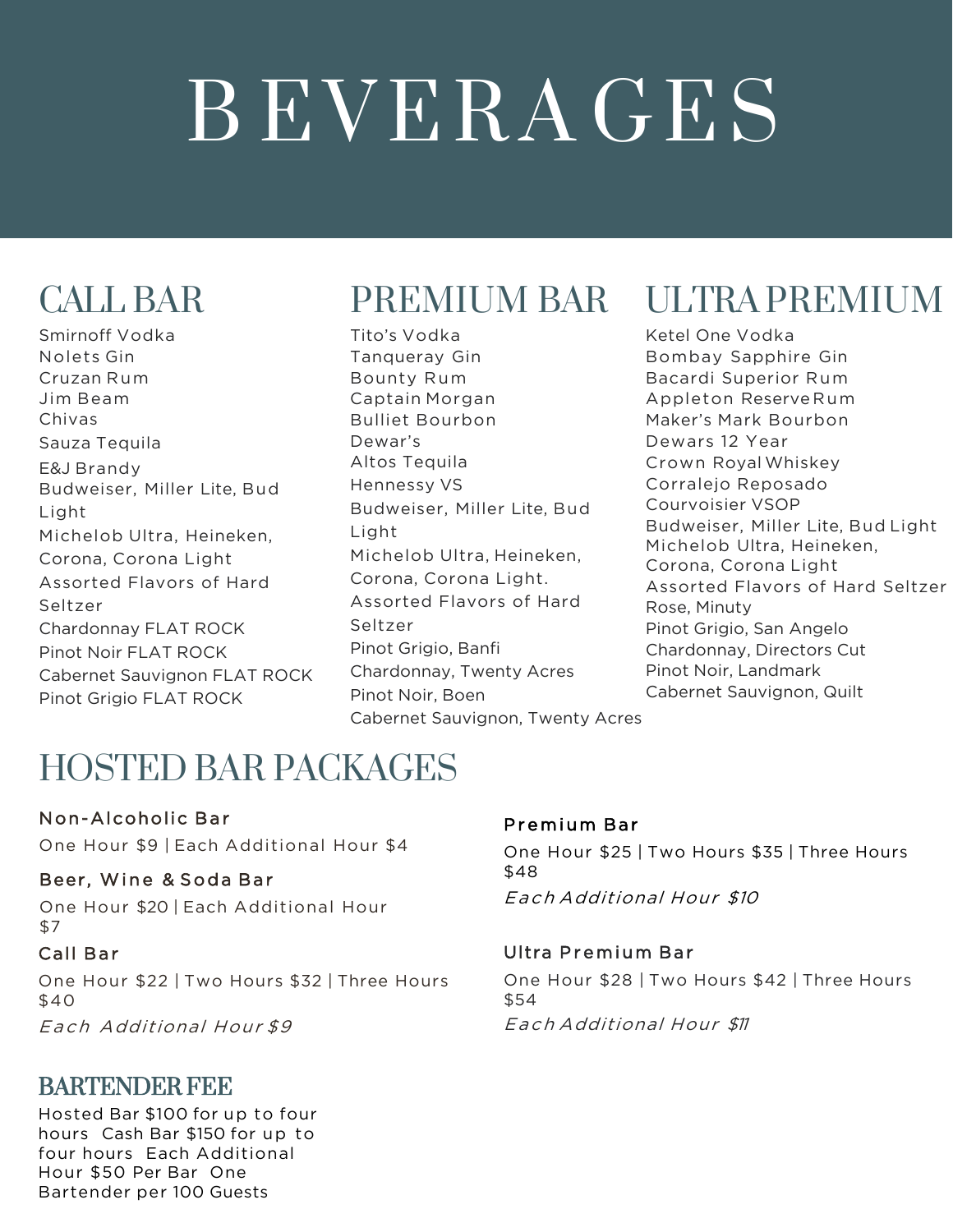# BEVERAGES & SPECIALTYBARS

### HOSTED BAR CASH BAR

| Call Brands          | \$9  | Call Brands          | \$1C |
|----------------------|------|----------------------|------|
| Call Wines           | \$9  | Call Wines           | \$1C |
| Premium Brands       | \$10 | Premium Brands       | \$11 |
| Premium Wines        | \$10 | Premium Wines        | \$11 |
| Ultra Premium Brands | \$11 | Ultra Premium Brands | \$12 |
| Ultra Premium Wines  | \$11 | Ultra Premium Wines  | \$12 |
| Hard Seltzers        | \$7  | <b>Hard Seltzers</b> | \$8  |
| Imported Beers       | \$7  | Imported Beers       | \$8  |
| Domestic Beers       | \$6  | Domestic Beers       | \$7  |
| Soft Drinks          | \$5  | Soft Drinks          | \$6  |
| Fruit Juice          | \$5  | Fruit Juice          | \$6  |
| Bottle Water         | \$5  | Bottle Water         | \$6  |

| Call Brands          | \$9  | Call Brands          | \$10 |
|----------------------|------|----------------------|------|
| Call Wines           | \$9  | Call Wines           | \$10 |
| Premium Brands       | \$10 | Premium Brands       | \$11 |
| Premium Wines        | \$10 | Premium Wines        | \$11 |
| Ultra Premium Brands | \$11 | Ultra Premium Brands | \$12 |
| Ultra Premium Wines  | \$11 | Ultra Premium Wines  | \$12 |
| <b>Hard Seltzers</b> | \$7  | <b>Hard Seltzers</b> | \$8  |
| Imported Beers       | \$7  | Imported Beers       | \$8  |
| Domestic Beers       | \$6  | Domestic Beers       | \$7  |
| Soft Drinks          | \$5  | Soft Drinks          | \$6  |
| Fruit Juice          | \$5  | Fruit Juice          | \$6  |
| <b>Bottle Water</b>  | \$5  | Bottle Water         | \$6  |

#### LOCAL MICRO BREW STATION \$8

Pick Three: Tampa Bay Brewing Reef Donkey APA, 3 Daughters Beach Blonde, Green Beach Sunshine City IPA, Founders All Day IPA, Big Top Brewing Hawaiian Lion Coconut Porter, Funky Buddha, Floridian Hefeweizen

## BUILD YOUR OWN BLOODY MARY \$12

Vodka –Choice of , Absolute, Sky, or Titos Grand Bloody Mary Mix and V8 Assorted Condiments and Toppings: Lemon Wedges, Lime Wedges, Worcestershire Sauce, Tabasco, Celery Salt, Salt & Pepper, Pickled Green Beans, Celery Stalks, Green Olives, Jalapeno Stuffed Olives, Pickle Spears

Prices are based on per person & one hour of service. Additional hours at \$9 per person per hour Bartender Fee: Four Hour Hosted Bar \$100 | Four Hour Cash Bar \$150 | Each Additional Hour \$50 Per Bar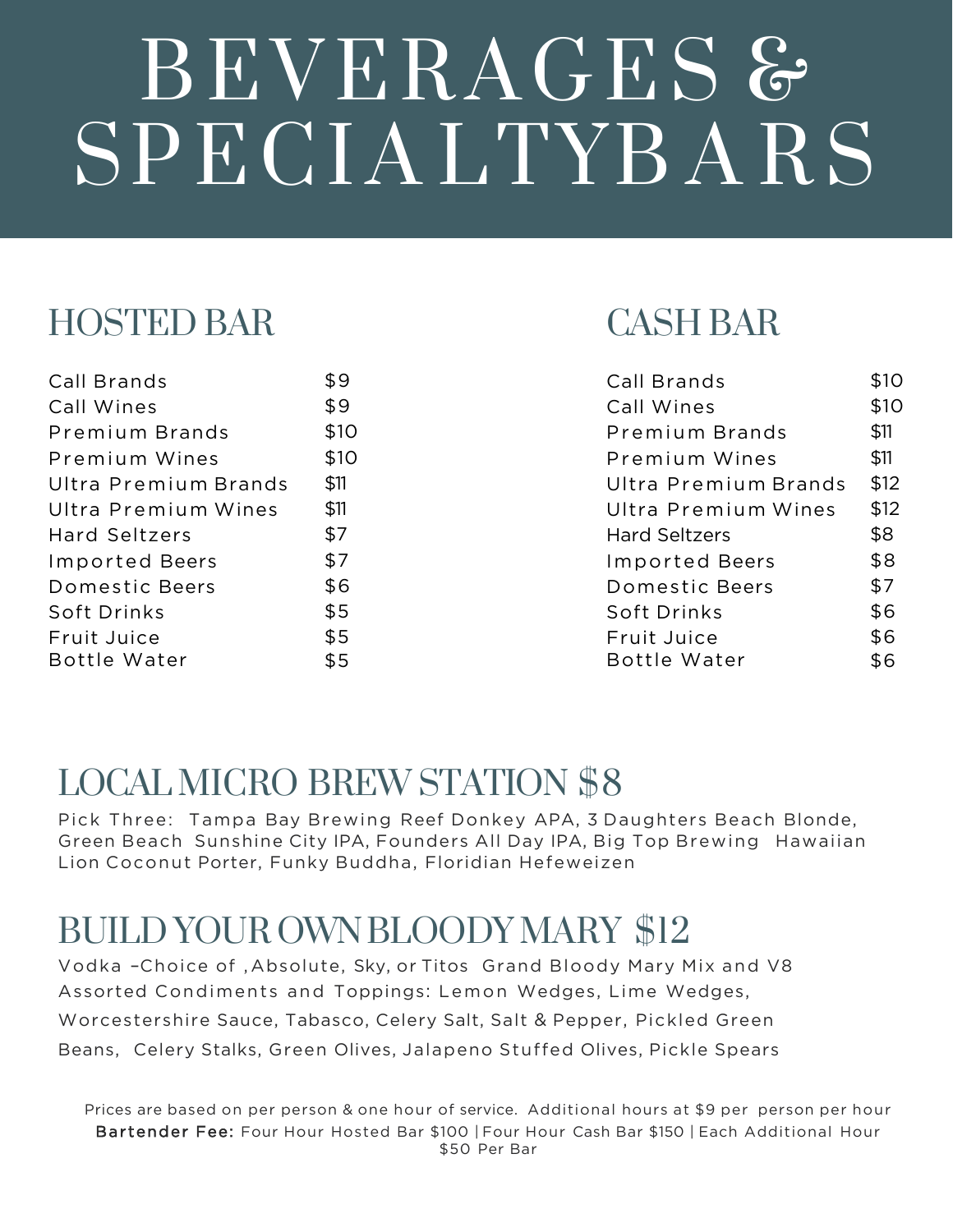# TERMS & CONDITIONS

#### General Information

All food and beverage items must be purchased exclusively by Wyndham Grand Clearwater Beach and consumed in the designated meeting areas. It is not permitted to bring outside food on to hotel property. Wyndham Grand Clearwater Beach prohibits the removal of food and beverage from our premises or functions. Wyndham Grand Clearwater Beach is the only licensed authority to serve and sell alcoholic beverages on premise. Outside alcoholic beverages are not permitted on hotel property, unless authorized by your Catering / Conference Services Manager. The hotel will require appropriate ID for anyone who appears to be under the age of 21. Florida Liquor Law requires all alcoholic service to end at 2:00am.

#### Meeting and Event Arrangements

The Wyndham Grand Clearwater Beach provides linen for all functions. Should you wish to order specialty linens, please ask your Catering / Conference Services Manager for a list of linen options and pricing. Your Catering/Conference Services Manager can assist you in arranging appropriate entertainment, photography services, audio visual support, buffet & table centerpieces, ice carvings & complete theme decor packages to complement you event.

#### Guarantees

Your guaranteed guest count is due by 12:00pm /noon, three (3) business days prior to your event date. This number shall constitute a guarantee & is not subject to reduction. If the attending number does not meet the minimum count, a service fee will be added. If the attending number of your guests exceeds your guarantee count, you will charged for the actual guest count & every effort will be made to serve your guests. In this case, menu substitutions may be necessary. Wyndham Grand Clearwater Beach will prepare five percent (5%) above your food guarantee for functions up to 400 guests and four percent (4%) for functions over 401 guests. Wyndham Grand Clearwater Beach is not responsible for any meals exceeding the four/five percent  $(4/5%)$  overage, however we will accommodate such occurrences to the best of our ability. Wyndham Grand Clearwater Beach Catering team reserves the right to change menu items as necessary to accommodate the additional number of guests.

#### Buffet & Reception Stations

Food preparation for banquet buffets is based on one (1) service per person. The minimum number of people required for a buffet is outlined in our catering menus. The time limit for buffets and receptions is outlined in our catering menus. Food can be refreshed for extensions on this time limit at a cost per person.